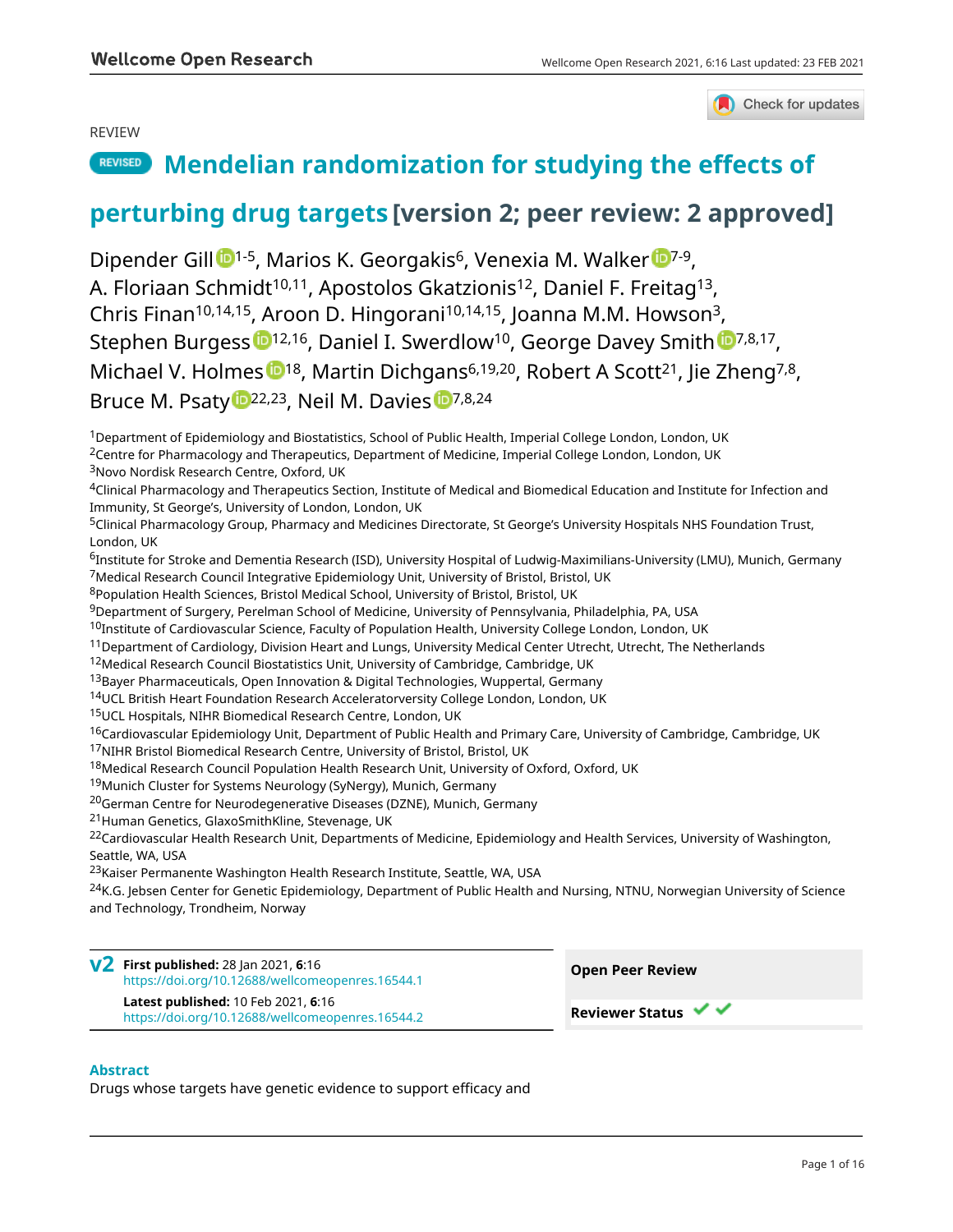safety are more likely to be approved after clinical development. In this paper, we provide an overview of how natural sequence variation in the genes that encode drug targets can be used in Mendelian randomization analyses to offer insight into mechanism-based efficacy and adverse effects. Large databases of summary level genetic association data are increasingly available and can be leveraged to identify and validate variants that serve as proxies for drug target perturbation. As with all empirical research, Mendelian randomization has limitations including genetic confounding, its consideration of lifelong effects, and issues related to heterogeneity across different tissues and populations. When appropriately applied, Mendelian randomization provides a useful empirical framework for using population level data to improve the success rates of the drug development pipeline.

#### **Keywords**

Drugs, Genetics, Mendelian randomization



**Pedrum Mohammadi-Shemiran[i](https://orcid.org/0000-0001-6740-7858)** , 1. Hamilton Health Sciences, Hamilton, Canada Thrombosis and Atherosclerosis Research Institute, Hamilton, Canada McMaster University, Hamilton, Canada **Michael Chong**, David Braley Cardiac, Vascular and Stroke Research Institute, Hamilton Health Sciences, Hamilton, Canada Thrombosis and Atherosclerosis Research Institute, Hamilton, Canada McMaster University, Hamilton, Canada McMaster University, Hamilton, Canada **2. Shiu Lun Ryan Au Yeun[g](https://orcid.org/0000-0001-6136-1836) <b>C**, The University

Any reports and responses or comments on the article can be found at the end of the article.

of Hong Kong, Hong Kong, Hong Kong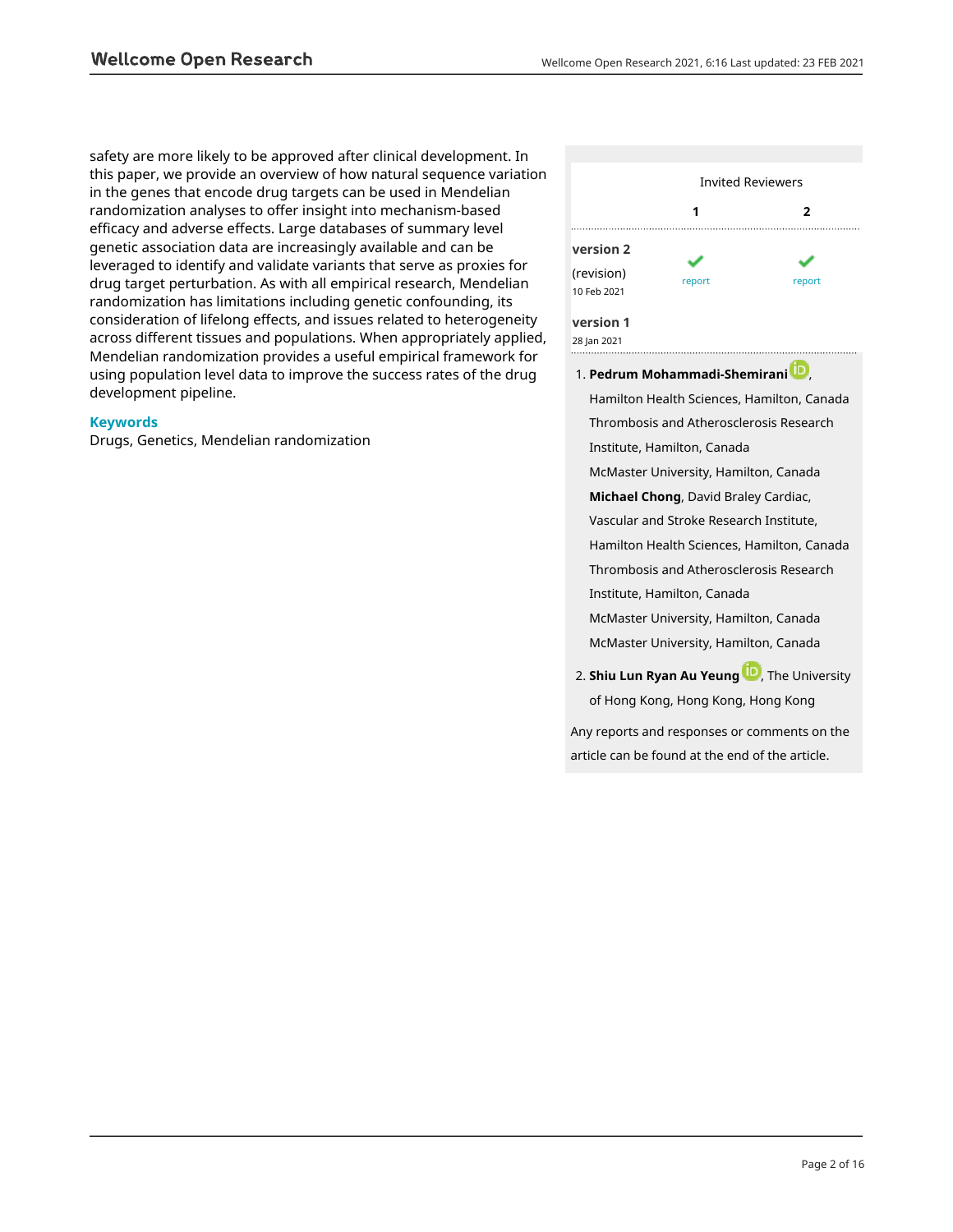#### **Corresponding author:** Dipender Gill ([dipender.gill@imperial.ac.uk](mailto:dipender.gill@imperial.ac.uk))

**Author roles: Gill D**: Conceptualization, Funding Acquisition, Methodology, Project Administration, Writing – Original Draft Preparation, Writing – Review & Editing; **Georgakis MK**: Conceptualization, Funding Acquisition, Methodology, Visualization, Writing – Original Draft Preparation, Writing – Review & Editing; **Walker VM**: Conceptualization, Funding Acquisition, Methodology, Writing – Original Draft Preparation, Writing – Review & Editing; **Schmidt AF**: Conceptualization, Funding Acquisition, Methodology, Writing – Original Draft Preparation, Writing – Review & Editing; **Gkatzionis A**: Conceptualization, Funding Acquisition, Methodology, Writing – Review & Editing; **Freitag DF**: Conceptualization, Writing – Review & Editing; **Finan C**: Conceptualization, Funding Acquisition, Writing – Review & Editing; **Hingorani AD**: Conceptualization, Funding Acquisition, Writing – Review & Editing; **Howson JMM**: Conceptualization, Writing – Review & Editing; **Burgess S**: Conceptualization, Funding Acquisition, Methodology, Writing – Review & Editing; **Swerdlow DI**: Conceptualization, Writing – Review & Editing; **Davey Smith G**: Conceptualization, Funding Acquisition, Writing – Review & Editing; **Holmes MV**: Conceptualization, Funding Acquisition, Writing – Review & Editing; **Dichgans M**: Conceptualization, Funding Acquisition, Writing – Review & Editing; **Scott RA**: Conceptualization, Writing – Review & Editing; **Zheng J**: Conceptualization, Funding Acquisition, Writing – Review & Editing; **Psaty BM**: Conceptualization, Funding Acquisition, Writing – Review & Editing; **Davies NM**: Conceptualization, Funding Acquisition, Methodology, Project Administration, Writing – Original Draft Preparation, Writing – Review & Editing

**Competing interests:** DG is employed part-time by Novo Nordisk. DFF is an employee of Bayer AG, Germany. JMMH is an employee of Novo Nordisk. DIS is an employee of Silence Therapeutics plc. MVH has collaborated with Boehringer Ingelheim in research, and in accordance with the policy of the Clinical Trial Service Unit and Epidemiological Studies Unit (University of Oxford), did not accept any personal payment. RAS is an employee and shareholder in GlaxoSmithKline. BMP serves on the Steering Committee of the Yale Open Data Access Project funded by Johnson & Johnson. NMD reports funding from the Global Research Awards into Nicotine Dependence (GRAND) which is an independent grant awarding body funded by Pfizer. All other authors declare no conflicts of interest.

**Grant information:** DG is supported by the Wellcome Trust 4i Programme (203928/Z/16/Z) and British Heart Foundation Centre of Research Excellence (RE/18/4/34215) at Imperial College London, and by a National Institute for Health Research Clinical Lectureship at St. George's, University of London (CL-2020-16-001). MKG has received funding by the Onassis Foundation and the German Academic Exchange Service (DAAD). AG is funded by a Medical Research Council Methodology Research Panel Grant (RG88311). This project has received funding from the European Union's Horizon 2020 research and innovation programme (No 666881, to MD,), SVDs@target (to MD) and No 667375, CoSTREAM (to MD); the DFG as part of the Munich Cluster for Systems Neurology (EXC 1010 SyNergy, to MD) and the CRC 1123 (B3, to MD); the Corona Foundation (to MD); the Fondation Leducq (Transatlantic Network of Excellence on the Pathogenesis of Small Vessel Disease of the Brain) (to MD). CF and ADH are supported by the UCL NIHR Biomedical Research Centre and UCL BHF Research Accelerator. ADH is an NIHR Senior Investigator. SB is supported by Sir Henry Dale Fellowship jointly funded by the Wellcome Trust and the Royal Society (204623/Z/16/Z). MVH works in a unit that receives funding from the UK Medical Research Council and is supported by a British Heart Foundation Intermediate Clinical Research Fellowship (FS/18/23/33512) and the National Institute for Health Research Oxford Biomedical Research Centre. JZ is funded by a Vice-Chancellor Fellowship from the University of Bristol. The Medical Research Council (MRC) and the University of Bristol support the MRC Integrative Epidemiology Unit (MC\_UU\_12013/1, MC\_UU\_12013/9, MC\_UU\_00011/1). The Norwegian Research Council support NMD grant number 295989. This work was supported by the Cohorts for Heart and Aging Research in Genomic Epidemiology (CHARGE) National Heart, Lung, and Blood Institute (NHLBI) grant R01HL105756-09.

*The funders had no role in study design, data collection and analysis, decision to publish, or preparation of the manuscript.*

**Copyright:** © 2021 Gill D *et al*. This is an open access article distributed under the terms of the [Creative Commons Attribution License](http://creativecommons.org/licenses/by/4.0/), which permits unrestricted use, distribution, and reproduction in any medium, provided the original work is properly cited.

**How to cite this article:** Gill D, Georgakis MK, Walker VM *et al.* **Mendelian randomization for studying the effects of perturbing drug targets [version 2; peer review: 2 approved]** Wellcome Open Research 2021, **6**:16<https://doi.org/10.12688/wellcomeopenres.16544.2>

**First published:** 28 Jan 2021, **6**:16<https://doi.org/10.12688/wellcomeopenres.16544.1>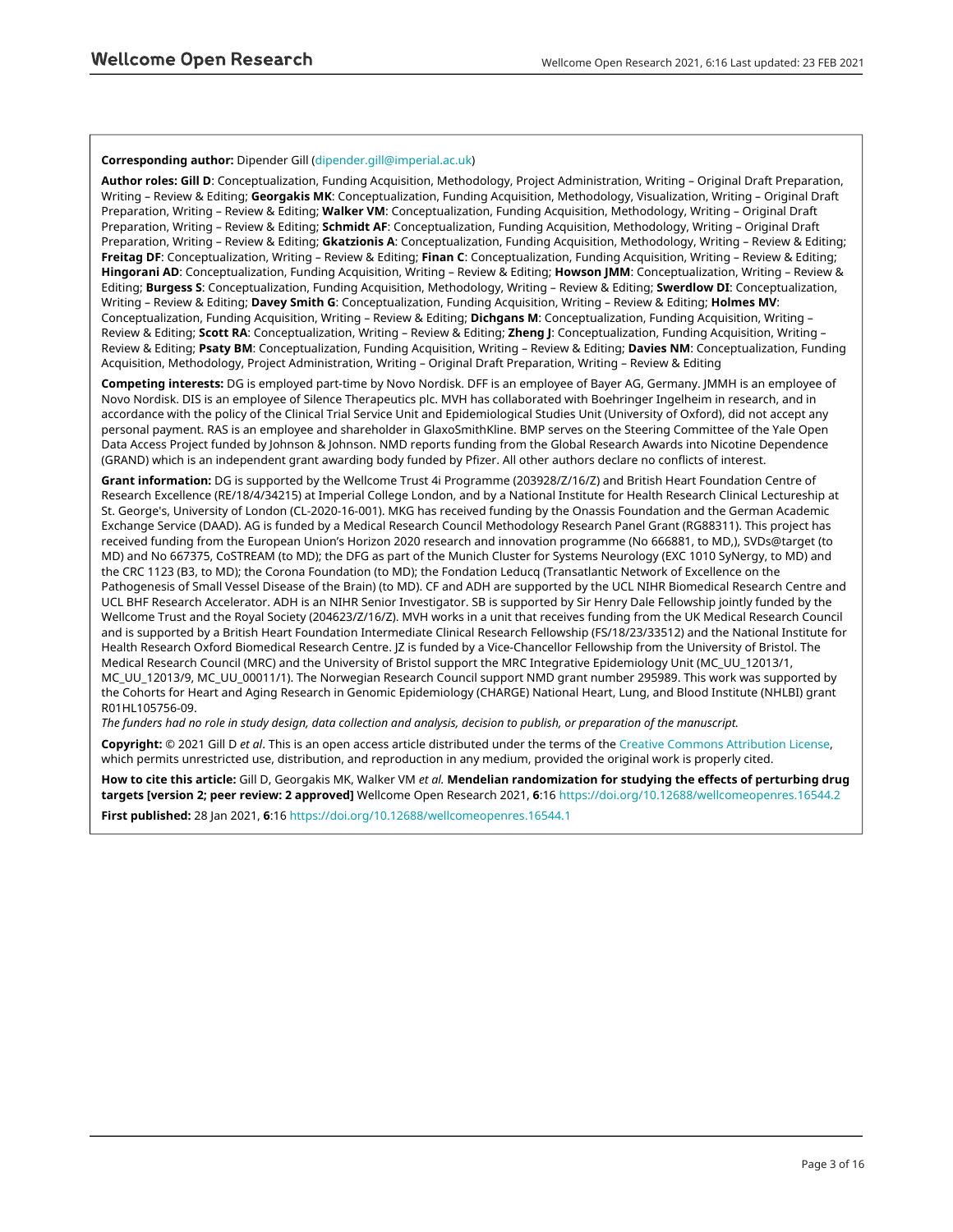#### **Amendments from Version 1** *REVISED*

The following author was added: Robert A Scott. This author was omitted in the initial submission as an accident. All co-authors are aware (from previous drafts of the paper) that this author should be included. A conflict of interest statement was also added.

**Any further responses from the reviewers can be found at the end of the article**

#### **Introduction**

The majority of small molecule and biologic drugs exert their effects by perturbing protein targets<sup>[1](#page-8-0)</sup>. The identification of such targets is therefore central to drug discovery. Despite increasing investment in research and development within the phar-maceutical industry<sup>[2](#page-8-0)</sup>, overall drug development failure rates remain high<sup>3–8</sup>, most notably for targets that represent novel mechanisms. Such failures result in increased costs and reduced availability of novel agents<sup>[9](#page-8-0)</sup>.

With the recent growth in genetic data<sup>10</sup>, there has been substantial progress in the identification of genes that are linked to human health and disease. Genetic data can potentially be used for identifying and prioritizing novel drug targets and indication[s2](#page-8-0) . For example, genome-wide association studies (GWAS) have corroborated approximately 70 of the 670 known effects of licensed drugs through associations at the loci of the genes coding for their corresponding target proteins<sup>[11](#page-8-0)</sup>. Studies of drug development programs have also shown that targets with genomic support have a higher rate of success<sup>2,12–15</sup>.

#### Mendelian randomization

Through the random allocation of genetic variants at conception, genetic studies in human populations can imitate the design of randomized controlled trials  $(RCT)^{16,17}$ . Such investigation uses genetic variants as instrumental variables for studying the effect of an exposure on an outcome, and has been referred to as Mendelian randomization (MR)<sup>18</sup>. Phenotypic observational studies are limited in their ability to draw causal inferences due to bias from confounding and reverse causation<sup>18</sup>. In contrast, MR uses the random allocation of genetic variants from parents to offspring during conception to guard against these biases.

MR requires the following instrumental variable assumptions: the genetic variant i) is associated with the exposure (relevance), ii) has no common cause with the outcome (independence), and iii) only affects the outcome via the exposure (exclusion restriction)<sup>19,20</sup>. The first of these is testable; the remaining assumptions are untestable but falsifiable. Assumption iii) the exclusion restriction, assumes that the genetic variant affects the outcome through the exposure and not any other horizontally pleiotropic pathways<sup>18,21</sup>. Further assumptions are also required to obtain valid point estimates, for instance, that the influence of the exposure on the outcome is the same for all individuals (effect homogeneity) or that the exposure is a monotonic (always increasing or always decreasing) function of the instrument for all individuals in the population (monotonicity) $19$ . In addition, the interpretation of MR findings can have particular nuances, as previously described $22$ .

Where the exposure under study is perturbation of a drug target, MR can be used to explore drug effects (Figure  $1)^{23,24}$  $1)^{23,24}$  $1)^{23,24}$ .



**Figure 1. Principles of Mendelian randomization studies (MR) studying drug effects.** MR makes use of genetic variants located within or close to a gene encoding a drug target (e.g. at *HMGCR* encoding the drug target of statins) that lead to downstream effects similar to the desired drug response (e.g. lowering of low-density lipoprotein [LDL] cholesterol) in order to explore effects on clinical outcomes (e.g. risk of coronary artery disease). SNP: single-nucleotide polymorphism.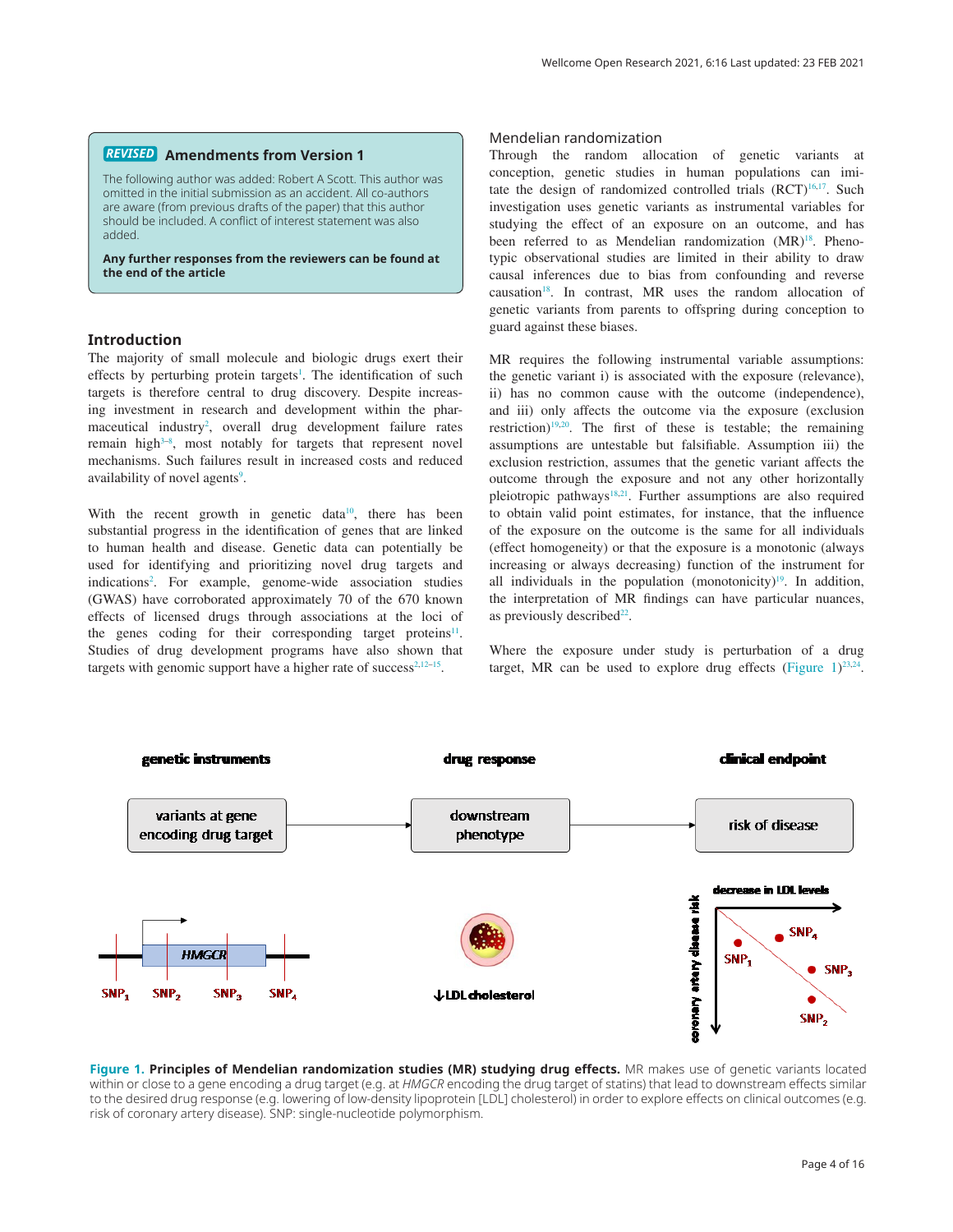For drug target MR specifically, genetic variants such as single-nucleotide polymorphisms (SNPs) related to the function or expression of the drug target protein can be used as instrumental variables to study the effect of perturbing that drug target<sup> $25,26$ </sup>. These variants are typically in or near the gene that encodes the drug target (*cis*-variants). Such MR can be used in drug development to investigate the likely efficacy and safety of perturbing novel drug targets<sup>27,28</sup>, as well as explore the repurposing potential and adverse effects of existing drugs<sup>[25](#page-9-0)</sup>.

The identification and validation of appropriate genetic variants as instrumental variables for an exposure is critical for the design and interpretation of all MR analyses<sup>[29](#page-9-0)</sup>. While previous work has offered practical advice on selecting instruments for MR studies considering disease biomarkers<sup>[24](#page-9-0)</sup>, the field is continuing to evolve rapidly<sup>30</sup>. The growth in genetic association study data that extends to tissue-specific gene expression $31$ , circulating proteins<sup>32</sup>, metabolites<sup>33,34</sup> and cytokines<sup>35</sup>, has been coupled with increased efficiency of MR studies using automated software, databases, statistical packages and readily available code[30,36–38](#page-9-0). However, there is still no consensus on the strategy for identifying genetic instruments and exploring potential drug effects with MR. Here we discuss practical considerations while also offering illustrative examples for the most relevant points. We describe issues relating to selection of genetic variants as proxies for drug target perturbation, evaluation of the plausibility of genetic variants as proxies for drug target perturbation, generation and interpretation of MR estimates, and limitations of MR for investigating drug target perturbation. Finally, we offer a step-by-step framework for how to conduct a drug target MR study (Box 1).

#### **Box 1. Step-by-step guide for conducting Mendelian randomization (MR) analyses of drug target perturbation**

- 1. Determine the drug targets of interest
- 2. Identify the gene(s) encoding the relevant protein(s)
- 3. Choose data source for identifying instruments
- 4. Select genetic variants as instruments based on:
	- a. Strength of associations with downstream effects of drug target perturbation
	- b. Linkage disequilibrium structure
	- c. Distance from gene(s) encoding the drug target
- 5. Validate genetic variants for use as instruments by confirming that they recapitulate known on-target drug effects
- 6. Estimate effects of drug target perturbation on outcome(s) of interest using MR
	- a. Use appropriate method to account for linkage disequilibrium structure between variants
	- b. Scale estimates appropriately
	- c. Interpret MR as representing effects of lifelong drug target perturbation
- 7. Investigate potential adverse effects and repurposing opportunity using phenome-wide association study
- 8. Triangulate using other interventional, observational and experimental data

#### **Instrument selection**

MR investigations of drug effects have mainly studied small molecule, peptide and biotherapeutic drugs<sup>[39,40](#page-9-0)</sup>, where genetic instruments are selected as variants that mimic perturbation of their protein targets. Instrument selection can be considered in two parts: i) identifying the gene or group of genes corresponding to the drug target proteins and ii) selecting genetic variants to proxy perturbation of the drug targets. These steps are discussed in detail below, followed by consideration of drugs that have targets made up of multiple proteins.

#### Identifying genes corresponding to drug target proteins

The key difference between conventional MR for an exposure and MR for the investigation of drug effects is that for the latter the instrument can be constructed in relation to the gene corresponding to the drug target, rather than genetic variants from across the genome [\(Table 1](#page-5-0)). The first step of this process is therefore to identify the drug target of interest and its corresponding gene. Resources such as DrugBank (which is freely available for non-commercial purposes) provide information about existing drugs, including their mechanism of action, targets and their corresponding gene(s), and indications $41$ . Where the target of a drug is known, information regarding the corresponding gene can also be obtained from other databases such as Ensembl and UniProt $42,43$ .

#### Selecting genetic variants to proxy drug targets

Several factors need to be considered when selecting genetic variants to proxy the effects of drug target perturbation. If MR is being used to investigate effects of perturbing the target of a drug with an existing indication, then instruments can be selected based on their location at the corresponding gene and association with that indication. For instance, Gill *et al.* selected genetic variants to proxy antihypertensive drug class effects as those located at the gene corresponding to the drug target that also related to systolic blood pressure in a GWAS<sup>44</sup>. If the indication is not known, one possible approach is to use quantitative trait loci for expression of the gene encoding the drug target of interest (in relevant tissues or cell contexts) as instruments for drug target perturbation. An important limitation of gene expression is that variants affecting gene expression may not necessarily also affect protein expression, and *vice versa* ([Figure 2](#page-5-0))<sup>[45](#page-9-0)</sup>. Furthermore, gene expression quantitative loci have been reported to account for little of the heritability of complex diseases<sup>46</sup>. Therefore, protein expression quantitative loci may make better instruments for proxying drug effects than gene expression data, if they are available in relevant tissues and contexts.

As mentioned above, selected instruments for drug target perturbation are often restricted to *cis*-acting genetic variants – those in or close to the gene of interest. In general, such variants are more likely to have effects specific to the protein of interest than genetic variants that are not located within the gene locus (*trans*-acting). This point is well highlighted by the example of C-reactive protein, for which MR analyses investigating effects of its circulating levels produce very different results depending on whether the instruments are selected from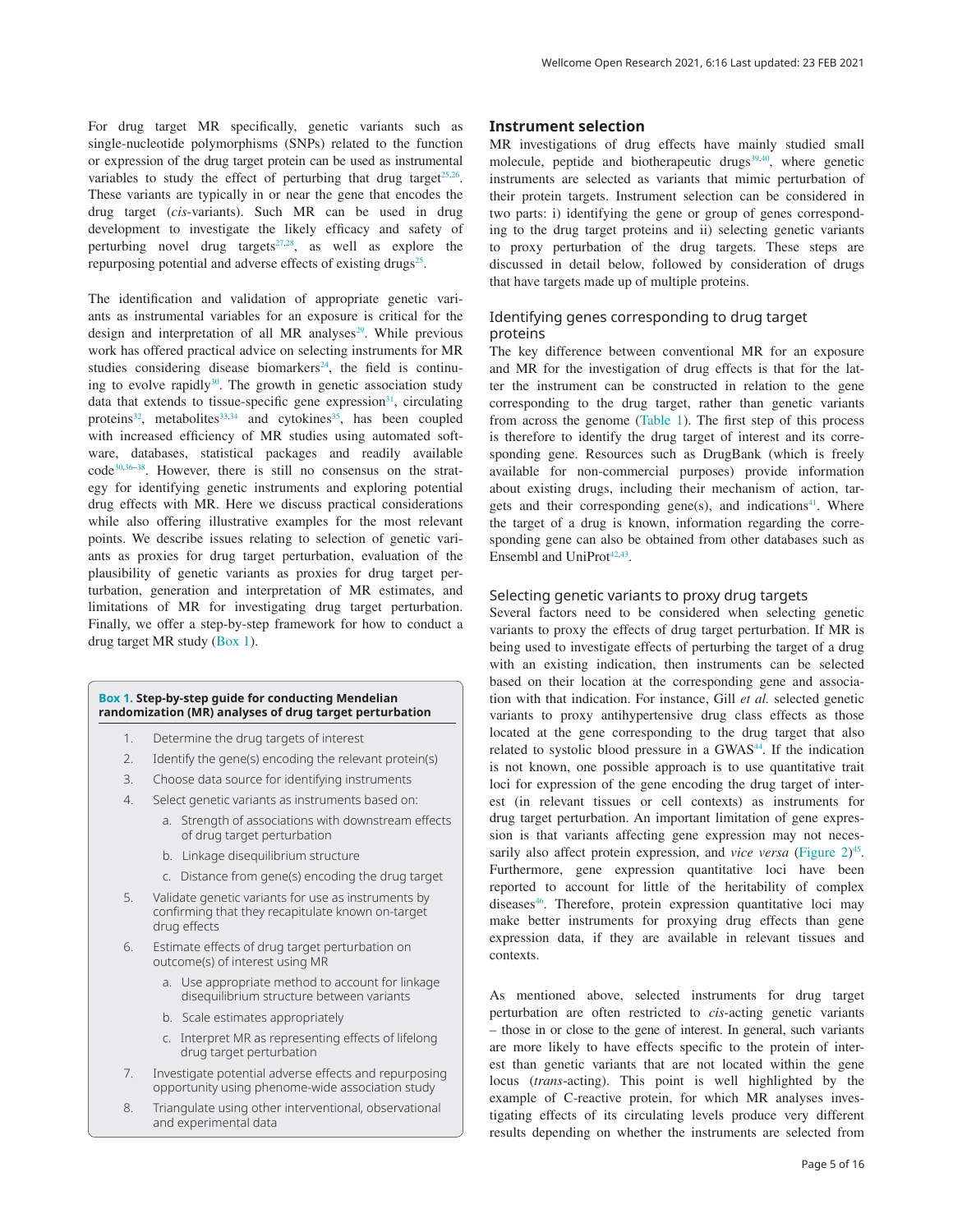<span id="page-5-0"></span>**Table 1. Differences between conventional Mendelian randomization (MR) and MR specifically exploring drug target perturbation.**

|                                                  | <b>Conventional MR</b>                                                                                                                   | <b>MR</b> investigating drug effects                                                                                                                                                      |
|--------------------------------------------------|------------------------------------------------------------------------------------------------------------------------------------------|-------------------------------------------------------------------------------------------------------------------------------------------------------------------------------------------|
| Aim of the analysis                              | To investigate the effect of an exposure on an<br>outcome                                                                                | To investigate the effect of perturbing a drug target on an<br>outcome                                                                                                                    |
| <b>Genomic location of</b><br><b>instruments</b> | Genome-wide                                                                                                                              | Often restricted to the locus of the gene encoding the drug<br>target under study                                                                                                         |
| <b>Selection of genetic</b><br>instruments       | Variants associated with the exposure under<br>study                                                                                     | Variants associated with perturbation of the drug target under<br>study                                                                                                                   |
| <b>Statistical analysis</b>                      | Typically uses uncorrelated variants; higher<br>risk of pleiotropic effects on the outcome<br>through pathways unrelated to the exposure | More frequent use of methods to account for correlation<br>between instrument variants; lower risk of pleiotropic effects on<br>the outcome through pathways unrelated to the drug target |



**Figure 2. Potential strategies for selecting genetic variants as instruments for a protein drug target.** Variants within or close to the drug target gene might be selected on the basis of their associations with gene expression and levels of the target protein or known downstream functions such as effects on metabolite levels or biomarkers. Notably, variants influencing gene expression and protein levels do not always influence the function of the derived protein product and might not translate to downstream effects comparable to those achieved by the pharmacological modulation of the drug target.

the *CRP* locus or from throughout the genome<sup>[24](#page-9-0)</sup>. Related considerations include how proximal *cis*-variants should be to the corresponding gene, and whether enhancer or promoter regions for the gene should be counted as  $cis\text{-}acting^{47}$ . While some evidence currently supports that genetic variants affecting gene expression typically lie within 200kB of the gene locus<sup>48</sup>, there is no established consensus on the issue of proximity. The pertinent requirement is that the variant be related to the function or expression of the drug target. In the past, single-region MR analyses have sometimes used only the top variant in the region as a genetic instrument<sup>28,49,50</sup>. However, this approach can also be suboptimal if studying a region containing variants that have multiple conditionally independent associations with the exposure. For example, genetic association studies have suggested that the *SHBG* region encoding sex-hormone binding globulin (SHBG) may harbor up to nine variants independently associated with circulating SHBG concentration<sup>51</sup>, and that using only the top variant may limit the statistical power of such MR analysis.

The degree to which variants at the same locus should be allowed to correlate with each other through linkage disequilibrium (LD) while still being modelled as independent also warrants attention. Unaccounted correlation between the variants used can result in underestimation of the standard error of MR estimates, yet there is no recommended LD threshold. To circumvent this issue, methods are available to adjust for LD between genetic variants used as instruments, which may help confirm the robustness of the findings and maximize statistical power[52–54](#page-9-0).

#### Investigating drugs with multiple targets

Many drugs do not have a target that is encoded by a single gene. For example, the calcium channel blocker class of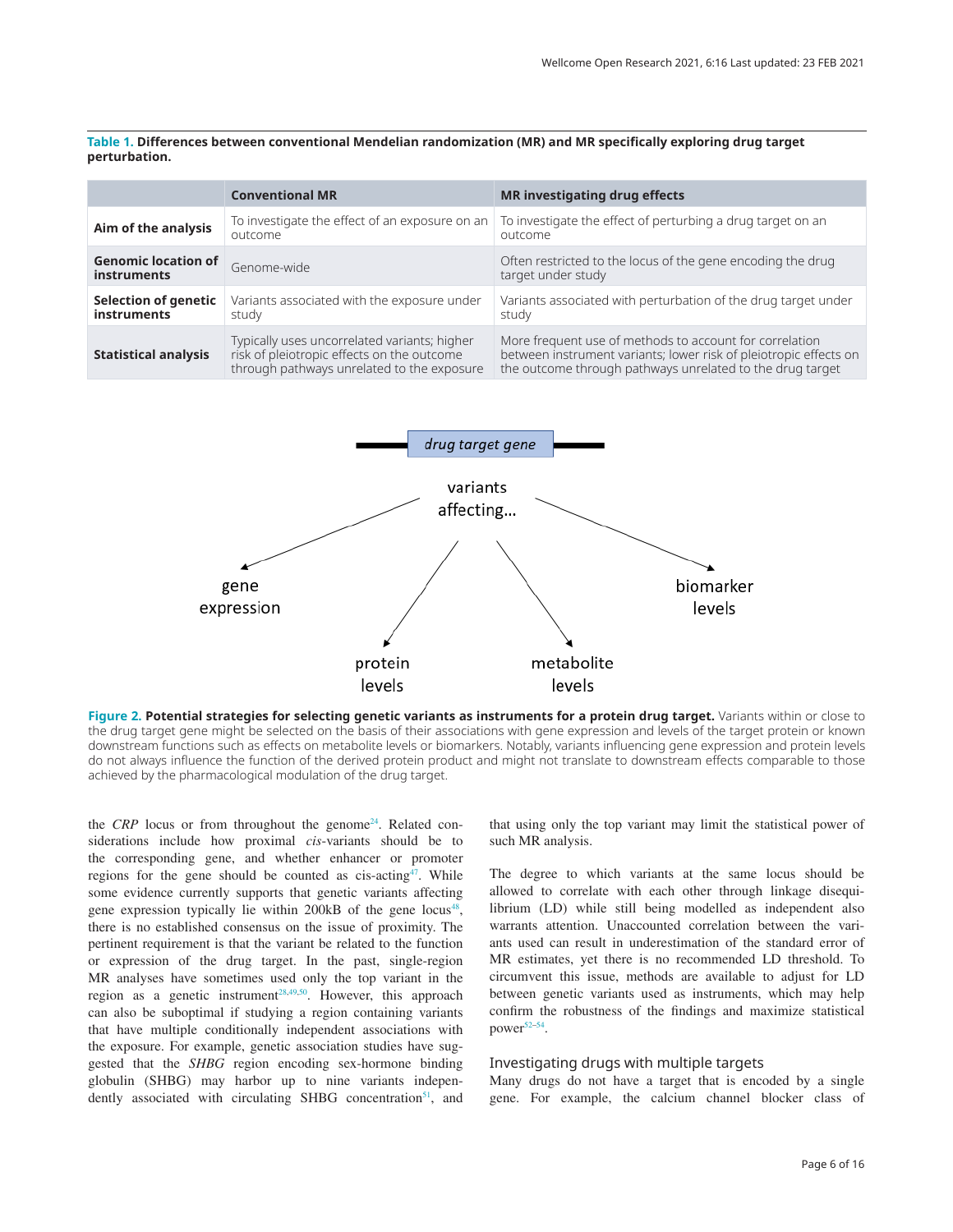antihypertensive drugs have targets that are made up of proteins coded by several different genes<sup>44,55</sup>. At present there is no consensus on the best way to combine data from multiple genes corresponding to a single target into an instrument. Previous studies have selected genetic variants related to the individual genes and combined their data to investigate the effect of perturbing the drug target, while applying clumping to ensure independence as described above<sup>44,55</sup>.

#### **Instrument evaluation**

Once the instrument has been selected, it can be evaluated to ascertain its validity for the analysis of interest. MR analyses exploring drug effects can be biased if the genetic variants incorporated as instruments have "horizontal" pleiotropic effects, where there are pathways from the variant to the specific outcome under consideration that do not pass through the exposure of interest<sup>56</sup>. In contrast, "vertical" pleiotropy lies on the causal pathway between the pharmacological mechanism and outcome[56.](#page-9-0) Vertical pleiotropy does not bias MR estimates and is often of interest as it can provide insight into causal mechanisms and mediation. As with MR generally, one of the most useful approaches for evaluating instrument validity is to investigate its relation to a known effect of the exposure under consideration<sup>57</sup>. This approach is feasible for MR used to predict the effect of perturbing targets for which there are drugs with established indications and known associations with biomarkers<sup>58</sup>. For example, Walker *et al.* selected genetic variants to proxy antihypertensive drugs from gene expression data and validated these instruments through their associations with systolic blood pressure, prior to applying MR analyses investigating the outcome of interest, Alzheimer's disease<sup>55</sup>. An instrument may also be examined in relation to potential confounders, in order to investigate violations of the independence and exclusion restriction assumptions necessary for MR<sup>56</sup>. Berry *et al.* illustrated such an approach during their evaluation of genetic proxies for vitamin  $D$  status<sup>59</sup>. In this study, the association of variants with social, dietary and lifestyle factors was investigated, to identify potential sources of confounding.

Complementary data may also be used for instrument evaluation. For example, MR studies designed to investigate the effect of genetically predicted variations in interleukin-6 (IL6) signaling would be expected to show that the selected instruments associate with molecules that are downstream of the pathway<sup>49</sup>. Genetic association estimates for the serum levels of several of these molecules are available, including IL6 and IL6 receptor (IL6R), C-reactive protein (CRP) and fibrinogen $60$ . Hence, if the selected genetic instruments are valid proxies for IL6 signaling, they may be expected to show consistent effects across these molecules. An alternative example is provided by Wurtz *et al.* who demonstrated consistency between the metabolic changes associated with starting statins and metabolomic associations of the *HMGCR* variant rs12916 that was used to proxy statin effect<sup>61</sup>.

#### **Analysis**

Given a set of genetic instruments, the statistical methods used for MR investigation of drug target perturbation are similar to those used for MR more generally<sup>62</sup>. Interpretability is often

facilitated by scaling of genetic associations to unit change in a trait related to drug target perturbation. For example, for analyses considering associations of variants in the *HMGCR* gene that are used to proxy statin drug effects, estimates may be scaled to change in low-density lipoprotein cholesterol levels<sup>50,63-65</sup>. As another example, for analyses investigating IL6R signaling using variants in the *IL6R* gene, effects may be scaled to downstream changes in CRP levels<sup>49,60</sup>. Care must be taken in the interpretation of such scaled estimates however, because although MR estimates may be directionally concordant to the effect of drug target perturbation on the biomarker, their magnitudes may not be comparable<sup>66</sup>.

Statistical approaches used to evaluate potential bias from horizontal pleiotropy in MR analyses can also be used in MR investigating drug target perturbation $62$ . However, variants selected as instruments for drug target perturbation are often selected from within a specific locus rather than from throughout the genome, and may be limited in number. Statistical sensitivity analyses for investigating horizontal pleiotropy typically require large numbers of genetic variants, and so may not be suitable for many drug target MR analyses<sup>[29](#page-9-0)</sup>. Assessment of heterogeneity between MR estimates produced by variants in a single locus is still possible however, and can be used to inform on potential bias related to horizontal pleiotropy<sup>[53,67](#page-9-0)</sup>.

In an effort to better explore the target region and increase statistical power, genetic variants that have weaker associations with perturbation of the drug target may be considered as instruments<sup>[27](#page-9-0)[,68](#page-10-0)</sup>. Despite the potential benefits of this approach<sup>69</sup>, care must be taken to avoid weak instrument bias<sup>[54](#page-9-0),70</sup>. Under a two-sample design, weak instrument bias will attenuate MR estimates towards the null<sup>71</sup>.

MR can be used to assess a wide range of outcome traits and thus investigate potential effects of perturbing the drug target on these traits $72$ . Such studies are often conducted as hypothesis-free, phenome-wide association analyses (PheWAS)<sup>73,74</sup>, and can be helpful for exploring potential adverse effects or identifying previously unknown re-purposing opportunities. For example, Schmidt *et al.* conducted a PheWAS of the *PCSK9* locus to assess potential adverse effects of PCSK9 inhibitor drugs<sup>75</sup>.

In addition to using MR, it is also possible to generate genetic evidence supporting a causal effect of drug target perturbation on an outcome by identifying proportionality of genetic associations with traits proxying drug target perturbation and the outcome, at the corresponding drug target gene locus. Such investigation is referred to as genetic colocalization, and can help distinguish causation from genetic confounding (such as may arise due to horizontal pleiotropy). Popular colocalization methods include coloc<sup>76</sup>, moloc<sup>[77](#page-10-0)</sup>, eCAVIAR<sup>78</sup> and HEIDI<sup>79</sup>. However, a limitation of many colocalization approaches is that they assume there is only a single causal variant at the considered locus.

Triangulation, the practice of integrating evidence from several different methodological approaches and data sources that each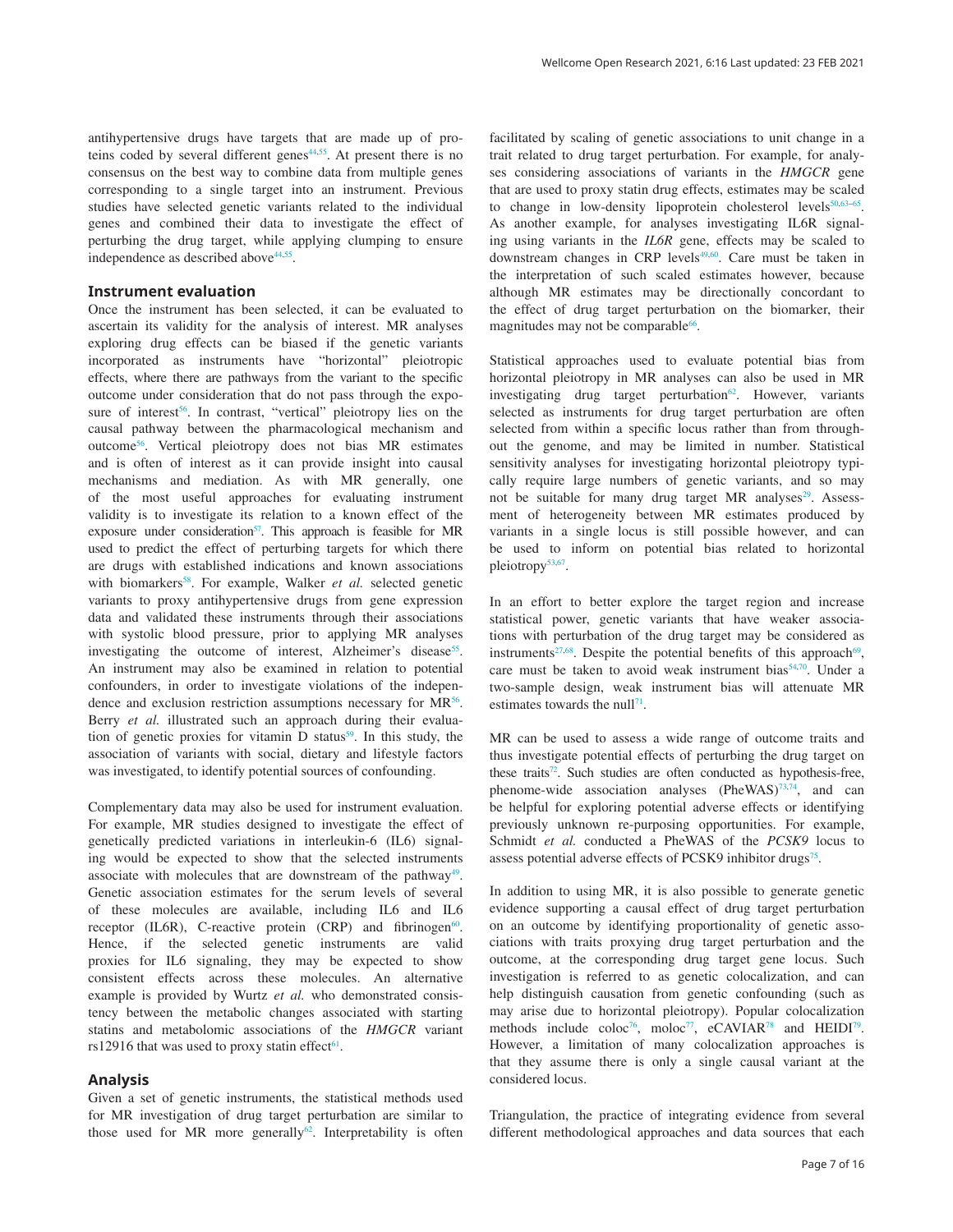differ in their susceptibility to bias, is another important aspect of interpreting the analysis $80$ . MR evidence should be considered alongside other study designs to increase confidence in findings<sup>58</sup>. For example, the European Atherosclerosis Society consensus statement on the role of low-density lipoproteins on atherosclerotic cardiovascular disease considers evidence from inherited disorders of lipid metabolism, prospective epidemiologic studies, MR investigations and  $\text{RCTs}^{\text{81}}$ . Moreover, comparing instruments between different MR studies of the same exposure can provide additional evidence. For example, both Gill *et al.* and Walker *et al.* independently derived instruments for antihypertensive drug effects that perform comparably when tested against a common outcome<sup>44,55</sup>. Although different MR studies may use similar or overlapping data sources, different instrument selection approaches can make analyses vulnerable to distinct biases and so also have a role in triangulation of evidence.

#### **Limitations**

As with all research methods, MR has limitations<sup>[82](#page-10-0)</sup>. RCTs remain the best source of evidence evaluating drug efficacy and

guiding clinical practice $83$ . While MR and RCTs have the same aim – reliable evidence of causation – they estimate different treatment parameters, which are not directly comparable. Genetic variants typically have smaller effects which accumulate across the entire life-course, whereas pharmacological agents are often prescribed later in life and typically have larger effects. Therefore, MR estimates reflect the lifelong effects of perturbing a drug target, which may not be equivalent to interventions given at a specific point in time and for a shorter time period (Figure 3). While these differences make it unlikely that MR estimates will accurately reflect the size of effect of a pharmacological intervention, they are still a useful indication of presence and direction of causal effects<sup>[58](#page-9-0)</sup>.

A further limitation of MR for studying the effects of drug target perturbation is that it may not account for post-transcriptional and post-translational modification in the pathway from a gene to a biologically functional protein. Well-conducted MR analyses may be able to inform broadly on drug class effects, but not necessarily provide information on the effects of a specific pharmacological agent. For



#### **Figure 3. Comparison between Mendelian randomization (MR) study for drug effects and randomized clinical trial (RCT).** Similar to the randomization process of RCTs, the random allocation of alleles at a drug target gene in MR studies allows the distribution of individuals to groups that differ only regarding the downstream effects of the drug target and not other confounders. While the random allocation of alleles in MR studies happens at conception and leads to lifelong effects, the randomization in RCTs typically happens later in life and focuses on the effects of short-term interventions.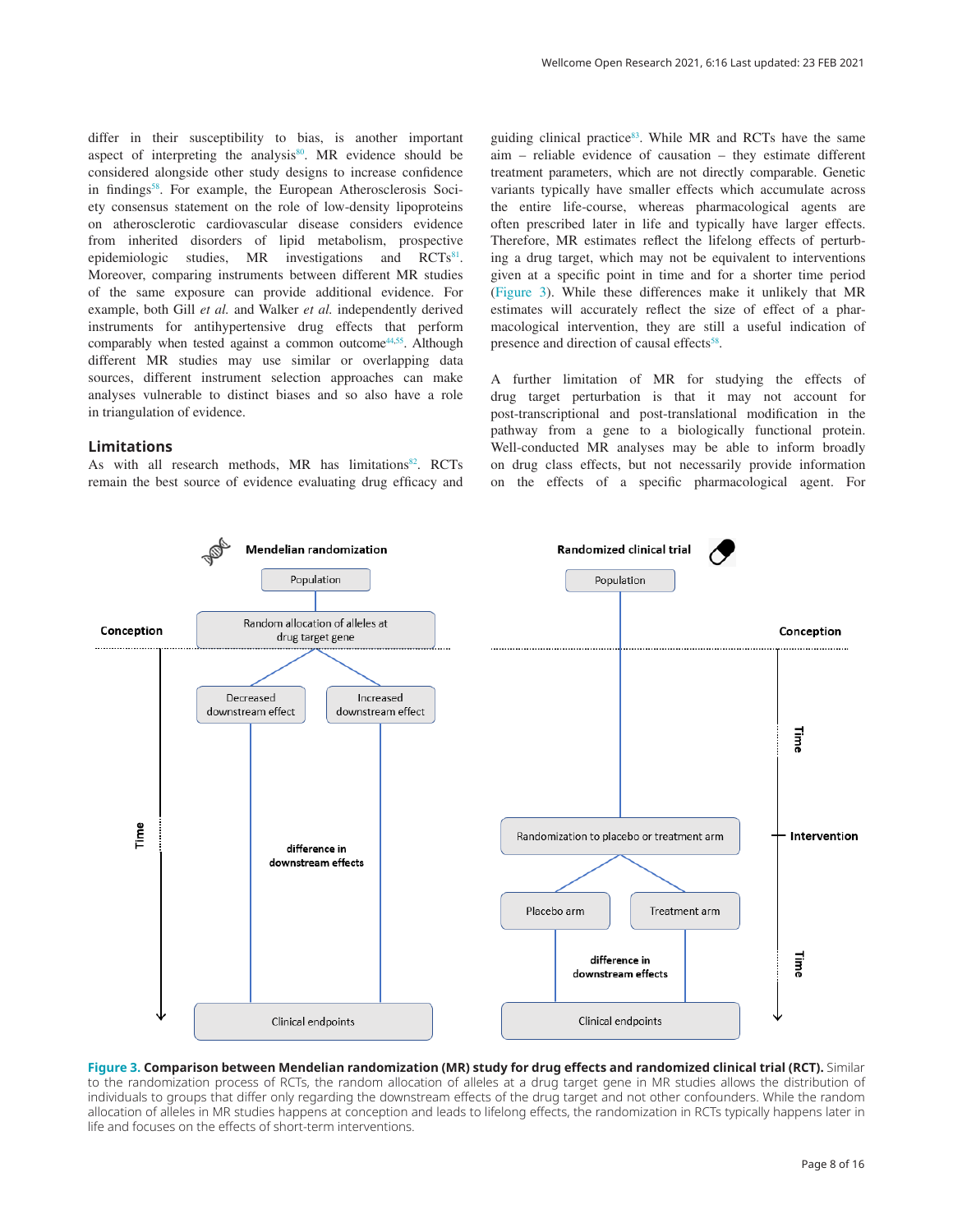<span id="page-8-0"></span>example, dihydropyridine and non-dihydropyridine subclasses of calcium-channel blocker antihypertensive drugs have distinct pharmacological effects. Genetic variants that affect blood pressure via calcium-channel blockade can estimate the effects of calcium-channel targeting drugs in general, but cannot differentiate the relative effects of dihydropyridine versus non-dihydropyridine subclasses<sup>44</sup>. Furthermore, MR in this context is applied to drug targets and not compounds – so it can be used to investigate the effects of perturbing a drug target, but is unlikely to be able to offer insight towards molecule specific effects $28$ .

Drug effects also vary in different tissues and populations, and similarly MR estimates for the effects of perturbing drug targets may only be valid if genetic association data from the relevant tissues or populations are used. This limitation can have implications for both identifying instruments and using MR to study drug effects, as highlighted in an example that used gene expression data to identify instruments for antihypertensive drug classes in the investigation of repurposing potential for the prevention of Alzheimer's disease<sup>[55](#page-9-0)</sup>. Here, it is not clear whether the same genetic variants related to gene expression in vascular, cardiac and brain tissue. Furthermore, to date, most genotyped samples have been sampled from European ancestry populations. While this approach minimizes the risk of population stratification and false-positive GWAS signals,

consideration of distinct ancestral groups is likely to offer novel insight. For example, genetic evidence on the effects of alcohol comes from variants in the *ALDH2* gene, which are common in Asian, but not European populations $84$ .

#### **Conclusion**

Over the last decade, MR has become a widely used epidemiological tool for estimating the causal effects of risk factors on clinical outcomes. On top of this well-studied application, there are now multiple examples highlighting its power for investigating drug effects. Despite its explicit assumptions, modern developments in statistical methodology and the widespread availability of multiple levels of omics data have provided the necessary resources to more reliably and efficiently use MR in order to study drug effects. As such, it has found a growing niche within the broader framework for exploring therapeutic targets, efficacy, adverse effects and repurposing potential. Given the high failure rates of clinical trials and that drug targets with genetic support are more likely to make it through the development pipeline<sup>13,15[,23](#page-9-0)</sup>, MR can provide evidence for prioritizing agents to move forward in development.

#### **Data availability**

No data is associated with this article.

#### **References**

- 1. Santos R, Ursu O, Gaulton A, *et al.*: **A comprehensive map of molecular drug targets.** *Nat Rev Drug Discov.* 2017; **16**(1): 19–34. **[PubMed Abstract](http://www.ncbi.nlm.nih.gov/pubmed/27910877)** | **[Publisher Full Text](http://dx.doi.org/10.1038/nrd.2016.230)** | **[Free Full Text](http://www.ncbi.nlm.nih.gov/pmc/articles/6314433)**
- 2. Plenge RM, Scolnick EM, Altshuler D: **Validating therapeutic targets through human genetics.** *Nat Rev Drug Discov.* 2013; **12**(8): 581–94. **[PubMed Abstract](http://www.ncbi.nlm.nih.gov/pubmed/23868113)** | **[Publisher Full Text](http://dx.doi.org/10.1038/nrd4051)**
- 3. Paul SM, Mytelka DS, Dunwiddie CT, *et al.*: **How to improve R&D productivity: the pharmaceutical industry's grand challenge.** *Nat Rev Drug Discov.* 2010; **9**(3): 203–14. **[PubMed Abstract](http://www.ncbi.nlm.nih.gov/pubmed/20168317)** | **[Publisher Full Text](http://dx.doi.org/10.1038/nrd3078)**
- 4. Hay M, Thomas DW, Craighead JL, *et al.*: **Clinical development success rates for investigational drugs.** *Nat Biotechnol.* 2014; **32**(1): 40–51. **[PubMed Abstract](http://www.ncbi.nlm.nih.gov/pubmed/24406927)** | **[Publisher Full Text](http://dx.doi.org/10.1038/nbt.2786)**
- 5. Munos B: **Lessons from 60 years of pharmaceutical innovation.** *Nat Rev Drug Discov.* 2009; **8**(12): 959–68. **[PubMed Abstract](http://www.ncbi.nlm.nih.gov/pubmed/19949401)** | **[Publisher Full Text](http://dx.doi.org/10.1038/nrd2961)**
- 6. Pammolli F, Magazzini L, Riccaboni M: **The productivity crisis in pharmaceutical R&D.** *Nat Rev Drug Discov.* 2011; **10**(6): 428–38. **[PubMed Abstract](http://www.ncbi.nlm.nih.gov/pubmed/21629293)** | **[Publisher Full Text](http://dx.doi.org/10.1038/nrd3405)**
- 7. Scannell JW, Blanckley A, Boldon H, *et al.*: **Diagnosing the decline in pharmaceutical R&D efficiency.** *Nat Rev Drug Discov.* 2012; **11**(3): 191–200. **[PubMed Abstract](http://www.ncbi.nlm.nih.gov/pubmed/22378269)** | **[Publisher Full Text](http://dx.doi.org/10.1038/nrd3681)**
- 8. Kola I, Landis J: **Can the pharmaceutical industry reduce attrition rates?** *Nat Rev Drug Discov.* 2004; **3**(8): 711–5. **[PubMed Abstract](http://www.ncbi.nlm.nih.gov/pubmed/15286737)** | **[Publisher Full Text](http://dx.doi.org/10.1038/nrd1470)**
- 9. Wouters OJ, McKee M, Luyten J: **Estimated Research and Development Investment Needed to Bring a New Medicine to Market, 2009-2018.** *JAMA.* 2020; **323**(9): 844–53. **[PubMed Abstract](http://www.ncbi.nlm.nih.gov/pubmed/32125404)** | **[Publisher Full Text](http://dx.doi.org/10.1001/jama.2020.1166)** | **[Free Full Text](http://www.ncbi.nlm.nih.gov/pmc/articles/7054832)**
- 10. Welter D, MacArthur J, Morales J, *et al.*: **The NHGRI GWAS Catalog, a curated resource of SNP-trait associations.** *Nucleic Acids Res.* 2014; **42**(Database issue): D1001–6.
	- **[PubMed Abstract](http://www.ncbi.nlm.nih.gov/pubmed/24316577)** | **[Publisher Full Text](http://dx.doi.org/10.1093/nar/gkt1229)** | **[Free Full Text](http://www.ncbi.nlm.nih.gov/pmc/articles/3965119)**
- 11. Finan C, Gaulton A, Kruger FA, *et al.*: **The druggable genome and support for target identification and validation in drug development.** *Sci Transl Med.* 2017; **9**(383): eaag1166. **[PubMed Abstract](http://www.ncbi.nlm.nih.gov/pubmed/28356508)** | **[Publisher Full Text](http://dx.doi.org/10.1126/scitranslmed.aag1166)** | **[Free Full Text](http://www.ncbi.nlm.nih.gov/pmc/articles/6321762)**
- 12. Cook D, Brown D, Alexander R, *et al.*: **Lessons learned from the fate of**

**AstraZeneca's drug pipeline: a five-dimensional framework.** *Nat Rev Drug Discov.* 2014; **13**(6): 419–31. **[PubMed Abstract](http://www.ncbi.nlm.nih.gov/pubmed/24833294)** | **[Publisher Full Text](http://dx.doi.org/10.1038/nrd4309)**

- 13. Nelson MR, Tipney H, Painter JL, *et al.*: **The support of human genetic evidence for approved drug indications.** *Nat Genet.* 2015; **47**(8): 856–60. **[PubMed Abstract](http://www.ncbi.nlm.nih.gov/pubmed/26121088)** | **[Publisher Full Text](http://dx.doi.org/10.1038/ng.3314)**
- 14. Sanseau P, Agarwal P, Barnes MR, *et al.*: **Use of genome-wide association studies for drug repositioning.** *Nat Biotechnol.* 2012; **30**(4): 317–20. **[PubMed Abstract](http://www.ncbi.nlm.nih.gov/pubmed/22491277)** | **[Publisher Full Text](http://dx.doi.org/10.1038/nbt.2151)**
- 15. King EA, Davis JW, Degner JF: **Are drug targets with genetic support twice as likely to be approved? Revised estimates of the impact of genetic support for drug mechanisms on the probability of drug approval.** *PLoS Genet.* 2019; **15**(12): e1008489.
- **[PubMed Abstract](http://www.ncbi.nlm.nih.gov/pubmed/31830040)** | **[Publisher Full Text](http://dx.doi.org/10.1371/journal.pgen.1008489)** | **[Free Full Text](http://www.ncbi.nlm.nih.gov/pmc/articles/6907751)**
- 16. Hingorani A, Humphries S: **Nature's randomised trials.** *Lancet.* 2005; **366**(9501): 1906–8. **[PubMed Abstract](http://www.ncbi.nlm.nih.gov/pubmed/16325682)** | **[Publisher Full Text](http://dx.doi.org/10.1016/S0140-6736(05)67767-7)**
- 17. Thanassoulis G, O'Donnell CJ: **Mendelian randomization: nature's randomized trial in the post-genome era.** *JAMA.* 2009; **301**(22): 2386–8. **[PubMed Abstract](http://www.ncbi.nlm.nih.gov/pubmed/19509388)** | **[Publisher Full Text](http://dx.doi.org/10.1001/jama.2009.812)** | **[Free Full Text](http://www.ncbi.nlm.nih.gov/pmc/articles/3457799)**
- 18. Davey Smith G, Ebrahim S: **Mendelian randomization: can genetic epidemiology contribute to understanding environmental determinants of disease?** *Int J Epidemiol.* 2003; **32**(1): 1–22. **[PubMed Abstract](http://www.ncbi.nlm.nih.gov/pubmed/12689998)** | **[Publisher Full Text](http://dx.doi.org/10.1093/ije/dyg070)**
- 19. Burgess S, Small DS, Thompson SG: **A review of instrumental variable estimators for Mendelian randomization.** *Stat Methods Med Res.* 2017; **26**(5): 2333–55. **[PubMed Abstract](http://www.ncbi.nlm.nih.gov/pubmed/26282889)** | **[Publisher Full Text](http://dx.doi.org/10.1177/0962280215597579)** | **[Free Full Text](http://www.ncbi.nlm.nih.gov/pmc/articles/5642006)**
- 20. Lawlor DA, Harbord RM, Sterne JAC, *et al.*: **Mendelian randomization: Using genes as instruments for making causal inferences in epidemiology.** *Stat Med.* 2008; **27**(8): 1133–63. **[PubMed Abstract](http://www.ncbi.nlm.nih.gov/pubmed/17886233)** | **[Publisher Full Text](http://dx.doi.org/10.1002/sim.3034)**
- 21. Davey Smith G, Hemani G: **Mendelian randomization: genetic anchors for causal inference in epidemiological studies.** *Hum Mol Genet.* 2014; **23**(R1): R89–98. **[PubMed Abstract](http://www.ncbi.nlm.nih.gov/pubmed/25064373)** | **[Publisher Full Text](http://dx.doi.org/10.1093/hmg/ddu328)** | **[Free Full Text](http://www.ncbi.nlm.nih.gov/pmc/articles/4170722)**
- 22. Holmes MV, Ala-Korpela M, Davey Smith G: **Mendelian randomization in cardiometabolic disease: challenges in evaluating causality.** *Nat Rev Cardiol.*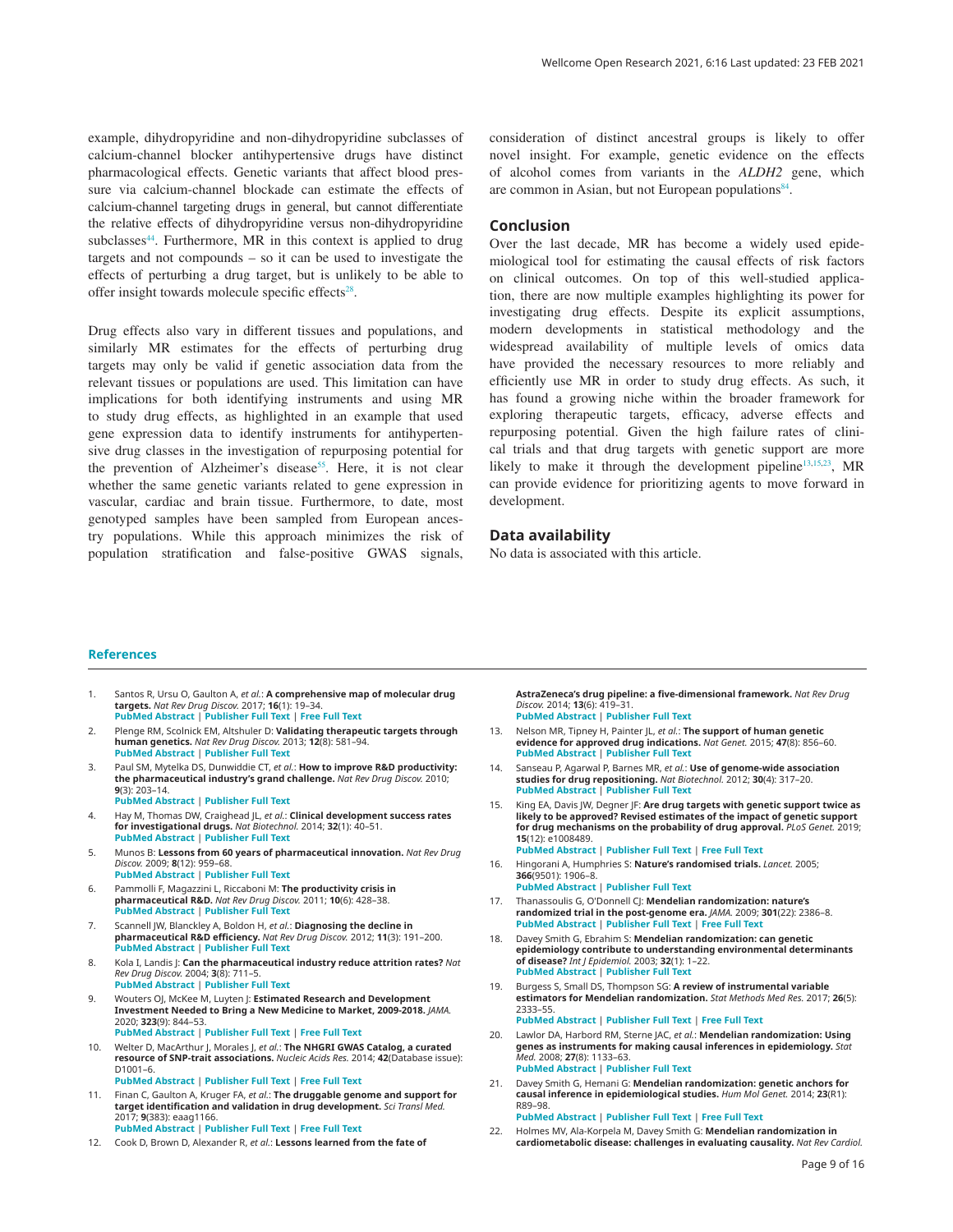<span id="page-9-0"></span>2017; **14**(10): 577–90. **[PubMed Abstract](http://www.ncbi.nlm.nih.gov/pubmed/28569269)** | **[Publisher Full Text](http://dx.doi.org/10.1038/nrcardio.2017.78)** | **[Free Full Text](http://www.ncbi.nlm.nih.gov/pmc/articles/5600813)**

- 23. Hingorani AD, Kuan V, Finan C, *et al.*: **Improving the odds of drug development success through human genomics: modelling study.** *Sci Rep.* 2019; **9**(1): 18911. **[PubMed Abstract](http://www.ncbi.nlm.nih.gov/pubmed/31827124)** | **[Publisher Full Text](http://dx.doi.org/10.1038/s41598-019-54849-w)** | **[Free Full Text](http://www.ncbi.nlm.nih.gov/pmc/articles/6906499)**
- 24. Swerdlow DI, Kuchenbaecker KB, Shah S, *et al.*: **Selecting instruments for Mendelian randomization in the wake of genome-wide association studies.** *Int J Epidemiol.* 2016; **45**(5): 1600–16. **[PubMed Abstract](http://www.ncbi.nlm.nih.gov/pubmed/27342221)** | **[Publisher Full Text](http://dx.doi.org/10.1093/ije/dyw088)** | **[Free Full Text](http://www.ncbi.nlm.nih.gov/pmc/articles/5100611)**
- 25. Walker VM, Davey Smith G, Davies NM, *et al.*: **Mendelian randomization: a novel approach for the prediction of adverse drug events and drug repurposing opportunities.** *Int J Epidemiol.* 2017; **46**(6): 2078–89. **[PubMed Abstract](http://www.ncbi.nlm.nih.gov/pubmed/29040597)** | **[Publisher Full Text](http://dx.doi.org/10.1093/ije/dyx207)** | **[Free Full Text](http://www.ncbi.nlm.nih.gov/pmc/articles/5837479)**
- 26. Schmidt AF, Finan C, Gordillo-Marañón M, *et al.*: **Genetic drug target validation using Mendelian randomization.** *bioRxiv.* 2019; 781039. **[Publisher Full Text](http://dx.doi.org/10.1101/781039)**
- 27. Ference BA, Ray KK, Catapano AL, *et al.*: **Mendelian Randomization Study of** *ACLY* **and Cardiovascular Disease.** *N Engl J Med.* 2019; **380**(11): 1033–42. **[PubMed Abstract](http://www.ncbi.nlm.nih.gov/pubmed/30865797)** | **[Publisher Full Text](http://dx.doi.org/10.1056/NEJMoa1806747)**
- 28. Sofat R, Hingorani AD, Smeeth L, *et al.*: **Separating the mechanism-based and off-target actions of cholesteryl ester transfer protein inhibitors with** *CETP* **gene polymorphisms.** *Circulation.* 2010; **121**(1): 52–62. **[PubMed Abstract](http://www.ncbi.nlm.nih.gov/pubmed/20026784)** | **[Publisher Full Text](http://dx.doi.org/10.1161/CIRCULATIONAHA.109.865444)** | **[Free Full Text](http://www.ncbi.nlm.nih.gov/pmc/articles/2811869)**
- 29. Burgess S, Davey Smith G, Davies NM, *et al.*: **Guidelines for performing Mendelian randomization investigations [version 2; peer review: 2 approved].** *Wellcome Open Res.* 2019; **4**: 186. **[PubMed Abstract](http://www.ncbi.nlm.nih.gov/pubmed/32760811)** | **[Publisher Full Text](http://dx.doi.org/10.12688/wellcomeopenres.15555.2)** | **[Free Full Text](http://www.ncbi.nlm.nih.gov/pmc/articles/7384151)**
- 30. Burgess S, Smith GD: **How humans can contribute to Mendelian randomization analyses.** *Int J Epidemiol.* 2019; **48**(3): 661–4. **[PubMed Abstract](http://www.ncbi.nlm.nih.gov/pubmed/31326987)** | **[Publisher Full Text](http://dx.doi.org/10.1093/ije/dyz152)** | **[Free Full Text](http://www.ncbi.nlm.nih.gov/pmc/articles/6739231)**
- 31. GTEx Consortium, Laboratory Data Analysis Coordinating Center Analysis Working Group, Statistical Methods Analysis Working Group, *et al.*: **Genetic effects on gene expression across human tissues.** *Nature.* 2017; **550**(7675): 204–13. **[PubMed Abstract](http://www.ncbi.nlm.nih.gov/pubmed/29022597)** | **[Publisher Full Text](http://dx.doi.org/10.1038/nature24277)** | **[Free Full Text](http://www.ncbi.nlm.nih.gov/pmc/articles/5776756)**
- 32. Sun BB, Maranville JC, Peters JE, *et al.*: **Genomic atlas of the human plasma proteome.** *Nature.* 2018; **558**(7708): 73–9. **[PubMed Abstract](http://www.ncbi.nlm.nih.gov/pubmed/29875488)** | **[Publisher Full Text](http://dx.doi.org/10.1038/s41586-018-0175-2)** | **[Free Full Text](http://www.ncbi.nlm.nih.gov/pmc/articles/6697541)**
- 33. Kettunen J, Demirkan A, Wurtz P, *et al.*: **Genome-wide study for circulating metabolites identifies 62 loci and reveals novel systemic effects of** *LPA***.** *Nat Commun.* 2016; **7**: 11122. **[PubMed Abstract](http://www.ncbi.nlm.nih.gov/pubmed/27005778)** | **[Publisher Full Text](http://dx.doi.org/10.1038/ncomms11122)** | **[Free Full Text](http://www.ncbi.nlm.nih.gov/pmc/articles/4814583)**
- 34. Shin SY, Fauman EB, Petersen AK, *et al.*: **An atlas of genetic influences on human blood metabolites.** *Nat Genet.* 2014; **46**(6): 543–50. **[PubMed Abstract](http://www.ncbi.nlm.nih.gov/pubmed/24816252)** | **[Publisher Full Text](http://dx.doi.org/10.1038/ng.2982)** | **[Free Full Text](http://www.ncbi.nlm.nih.gov/pmc/articles/4064254)**
- 35. Ahola-Olli AV, Wurtz P, Havulinna AS, *et al.*: **Genome-wide Association Study Identifies 27 Loci Influencing Concentrations of Circulating Cytokines and Growth Factors.** *Am J Hum Genet.* 2017; **100**(1): 40–50. **[PubMed Abstract](http://www.ncbi.nlm.nih.gov/pubmed/27989323)** | **[Publisher Full Text](http://dx.doi.org/10.1016/j.ajhg.2016.11.007)** | **[Free Full Text](http://www.ncbi.nlm.nih.gov/pmc/articles/5223028)**
- 36. Zheng J, Baird D, Borges MC, *et al.*: **Recent Developments in Mendelian Randomization Studies.** *Curr Epidemiol Rep.* 2017; **4**(4): 330–45. **[PubMed Abstract](http://www.ncbi.nlm.nih.gov/pubmed/29226067)** | **[Publisher Full Text](http://dx.doi.org/10.1007/s40471-017-0128-6)** | **[Free Full Text](http://www.ncbi.nlm.nih.gov/pmc/articles/5711966)**
- 37. Yavorska OO, Burgess S: **MendelianRandomization: an R package for performing Mendelian randomization analyses using summarized data.** *Int J Epidemiol.* 2017; **46**(6): 1734–9. **[PubMed Abstract](http://www.ncbi.nlm.nih.gov/pubmed/28398548)** | **[Publisher Full Text](http://dx.doi.org/10.1093/ije/dyx034)** | **[Free Full Text](http://www.ncbi.nlm.nih.gov/pmc/articles/5510723)**
- 38. Hemani G, Zheng J, Elsworth B, *et al.*: **The MR-Base platform supports systematic causal inference across the human phenome.** *Elife.* 2018; **7**: e34408. **[PubMed Abstract](http://www.ncbi.nlm.nih.gov/pubmed/29846171)** | **[Publisher Full Text](http://dx.doi.org/10.7554/eLife.34408)** | **[Free Full Text](http://www.ncbi.nlm.nih.gov/pmc/articles/5976434)**
- 39. Johnson DE: **Biotherapeutics: Challenges and Opportunities for Predictive Toxicology of Monoclonal Antibodies.** *Int J Mol Sci.* 2018; **19**(11): 3685. **[PubMed Abstract](http://www.ncbi.nlm.nih.gov/pubmed/30469350)** | **[Publisher Full Text](http://dx.doi.org/10.3390/ijms19113685)** | **[Free Full Text](http://www.ncbi.nlm.nih.gov/pmc/articles/6274697)**
- 40. Scott DE, Bayly AR, Abell C, *et al.*: **Small molecules, big targets: drug discovery faces the protein-protein interaction challenge.** *Nat Rev Drug Discov.* 2016; **15**(8): 533–50. **[PubMed Abstract](http://www.ncbi.nlm.nih.gov/pubmed/27050677)** | **[Publisher Full Text](http://dx.doi.org/10.1038/nrd.2016.29)**
- 41. Wishart DS, Feunang YD, Guo AC, *et al.*: **DrugBank 5.0: A major update to the DrugBank database for 2018.** *Nucleic Acids Res.* 2018; **46**(D1): D1074–D82. **[PubMed Abstract](http://www.ncbi.nlm.nih.gov/pubmed/29126136)** | **[Publisher Full Text](http://dx.doi.org/10.1093/nar/gkx1037)** | **[Free Full Text](http://www.ncbi.nlm.nih.gov/pmc/articles/5753335)**
- 42. UniProt Consortium: **UniProt: a worldwide hub of protein knowledge.** *Nucleic Acids Res.* 2019; **47**(D1): D506–D15. **[PubMed Abstract](http://www.ncbi.nlm.nih.gov/pubmed/30395287)** | **[Publisher Full Text](http://dx.doi.org/10.1093/nar/gky1049)** | **[Free Full Text](http://www.ncbi.nlm.nih.gov/pmc/articles/6323992)**
- 43. Hunt SE, McLaren W, Gil L, *et al.*: **Ensembl variation resources.** *Database (Oxford).* 2018; **2018**: bay119. **[PubMed Abstract](http://www.ncbi.nlm.nih.gov/pubmed/30576484)** | **[Publisher Full Text](http://dx.doi.org/10.1093/database/bay119)** | **[Free Full Text](http://www.ncbi.nlm.nih.gov/pmc/articles/6310513)**
- 44. Gill D, Georgakis MK, Koskeridis F, *et al.*: **Use of Genetic Variants Related to Antihypertensive Drugs to Inform on Efficacy and Side Effects.** *Circulation.* 2019; **140**(4): 270–9.

**[PubMed Abstract](http://www.ncbi.nlm.nih.gov/pubmed/31234639)** | **[Publisher Full Text](http://dx.doi.org/10.1161/CIRCULATIONAHA.118.038814)** | **[Free Full Text](http://www.ncbi.nlm.nih.gov/pmc/articles/6687408)**

45. Zheng J, Haberland V, Baird D, *et al.*: **Phenome-wide Mendelian randomization mapping the influence of the plasma proteome on complex**  **diseases.** *bioRxiv.* 2019; 627398. **[Publisher Full Text](http://dx.doi.org/10.1101/627398)**

- 46. Yao DW, O'Connor LJ, Price AL, *et al.*: **Quantifying genetic effects on disease mediated by assayed gene expression levels.** *bioRxiv.* 2020; 730549. **[Publisher Full Text](http://dx.doi.org/10.1101/730549)**
- 47. Fishilevich S, Nudel R, Rappaport N, *et al.*: **GeneHancer: genome-wide integration of enhancers and target genes in GeneCards.** *Database (Oxford).* 2017; **2017**: bax028. **[PubMed Abstract](http://www.ncbi.nlm.nih.gov/pubmed/28605766)** | **[Publisher Full Text](http://dx.doi.org/10.1093/database/bax028)** | **[Free Full Text](http://www.ncbi.nlm.nih.gov/pmc/articles/5467550)**
- 48. Võsa U, Claringbould A, Westra HJ, *et al.*: **Unraveling the polygenic architecture of complex traits using blood eQTL metaanalysis.** *bioRxiv.* 2018; 447367. **[Publisher Full Text](http://dx.doi.org/10.1101/447367)**
- 49. Swerdlow DI, Holmes MV, Kuchenbaecker KB, *et al.*: **The interleukin-6**  receptor as a target for prevention of coronary heart disease: a mendelian<br>randomisation analysis. *Lance*t. 2012; 379(9822): 1214–24.<br>[PubMed Abstract](http://www.ncbi.nlm.nih.gov/pubmed/22421340) | [Publisher Full Text](http://dx.doi.org/10.1016/S0140-6736(12)60110-X) | [Free Full Text](http://www.ncbi.nlm.nih.gov/pmc/articles/3316968)
- 50. Swerdlow DI, Preiss D, Kuchenbaecker KB, *et al.*: **HMG-coenzyme A reductase inhibition, type 2 diabetes, and bodyweight: evidence from genetic analysis and randomised trials.** *Lancet.* 2015; **385**(9965): 351–61. **[PubMed Abstract](http://www.ncbi.nlm.nih.gov/pubmed/25262344)** | **[Publisher Full Text](http://dx.doi.org/10.1016/S0140-6736(14)61183-1)** | **[Free Full Text](http://www.ncbi.nlm.nih.gov/pmc/articles/4322187)**
- 51. Coviello AD, Haring R, Wellons M, *et al.*: **A genome-wide association metaanalysis of circulating sex hormone-binding globulin reveals multiple Loci implicated in sex steroid hormone regulation.** *PLoS Genet.* 2012; **8**(7): e1002805.
- **[PubMed Abstract](http://www.ncbi.nlm.nih.gov/pubmed/22829776)** | **[Publisher Full Text](http://dx.doi.org/10.1371/journal.pgen.1002805)** | **[Free Full Text](http://www.ncbi.nlm.nih.gov/pmc/articles/3400553)** 52. Burgess S, Zuber V, Valdes-Marquez E: **Mendelian randomization with fine-mapped genetic data: Choosing from large numbers of correlated instrumental variables.** *Genet Epidemiol.* 2017; **41**(8): 714–25. **[PubMed Abstract](http://www.ncbi.nlm.nih.gov/pubmed/28944551)** | **[Publisher Full Text](http://dx.doi.org/10.1002/gepi.22077)** | **[Free Full Text](http://www.ncbi.nlm.nih.gov/pmc/articles/5725678)**
- 53. Burgess S, Butterworth A, Thompson SG: **Mendelian randomization analysis with multiple genetic variants using summarized data.** *Genet Epidemiol.* 2013; **37**(7): 658–65.
- **[PubMed Abstract](http://www.ncbi.nlm.nih.gov/pubmed/24114802)** | **[Publisher Full Text](http://dx.doi.org/10.1002/gepi.21758)** | **[Free Full Text](http://www.ncbi.nlm.nih.gov/pmc/articles/4377079)** 54. Patel A, Burgess S, Gill D, *et al.*: **Inference with many correlated weak instruments and summary statistics.** *arXiv: 2005.01765.* 2020. **[Reference Source](https://arxiv.org/abs/2005.01765)**
- 55. Walker VM, Kehoe PG, Martin RM, *et al.*: **Repurposing antihypertensive drugs for the prevention of Alzheimer's disease: a Mendelian randomization study.** *Int J Epidemiol.* 2019; **49**(4): 1132–1140. **[PubMed Abstract](http://www.ncbi.nlm.nih.gov/pubmed/31335937)** | **[Publisher Full Text](http://dx.doi.org/10.1093/ije/dyz155)** | **[Free Full Text](http://www.ncbi.nlm.nih.gov/pmc/articles/7751008)**
- 56. Davies NM, Holmes MV, Davey Smith G: **Reading Mendelian randomisation studies: a guide, glossary, and checklist for clinicians.** *BMJ.* 2018; **362**: k601. **[PubMed Abstract](http://www.ncbi.nlm.nih.gov/pubmed/30002074)** | **[Publisher Full Text](http://dx.doi.org/10.1136/bmj.k601)** | **[Free Full Text](http://www.ncbi.nlm.nih.gov/pmc/articles/6041728)**
- 57. Scott RA, Freitag DF, Li L, *et al.*: **A genomic approach to therapeutic target validation identifies a glucose-lowering GLP1R variant protective for coronary heart disease.** *Sci Transl Med.* 2016; **8**(341): 341ra76. **[PubMed Abstract](http://www.ncbi.nlm.nih.gov/pubmed/27252175)** | **[Publisher Full Text](http://dx.doi.org/10.1126/scitranslmed.aad3744)** | **[Free Full Text](http://www.ncbi.nlm.nih.gov/pmc/articles/5219001)**
- 58. Gill D, Walker VM, Martin RM, *et al.*: **Comparison with randomized controlled trials as a strategy for evaluating instruments in Mendelian randomization.** *Int J Epidemiol.* 2020; **49**(4): 1404–1406. **[PubMed Abstract](http://www.ncbi.nlm.nih.gov/pubmed/31764983)** | **[Publisher Full Text](http://dx.doi.org/10.1093/ije/dyz236)**
- 59. Berry DJ, Vimaleswaran KS, Whittaker JC, *et al.*: **Evaluation of genetic markers as instruments for Mendelian randomization studies on vitamin D.** *PLoS One.* 2012; **7**(5): e37465. **[PubMed Abstract](http://www.ncbi.nlm.nih.gov/pubmed/22629401)** | **[Publisher Full Text](http://dx.doi.org/10.1371/journal.pone.0037465)** | **[Free Full Text](http://www.ncbi.nlm.nih.gov/pmc/articles/3357436)**
- Georgakis MK, Malik R, Gill DK, et al.: **Interleukin-6 signaling effects on ischemic stroke and other cardiovascular outcomes: a Mendelian Randomization study.** *medRxiv.* 2019; 19007682. **[Publisher Full Text](http://dx.doi.org/10.1101/19007682)**
- 61. Wurtz P, Wang Q, Soininen P, *et al.*: **Metabolomic Profiling of Statin Use and Genetic Inhibition of HMG-CoA Reductase.** *J Am Coll Cardiol.* 2016; **67**(10): 1200–10.

**[PubMed Abstract](http://www.ncbi.nlm.nih.gov/pubmed/26965542)** | **[Publisher Full Text](http://dx.doi.org/10.1016/j.jacc.2015.12.060)** | **[Free Full Text](http://www.ncbi.nlm.nih.gov/pmc/articles/4783625)**

- 62. Slob EAW, Burgess S: **A Comparison Of Robust Mendelian Randomization Methods Using Summary Data.** *bioRxiv.* 2019; 577940. **[Publisher Full Text](http://dx.doi.org/10.1101/577940)**
- 63. Benn M, Nordestgaard BG, Frikke-Schmidt R, *et al.*: **Low LDL cholesterol,**  *PCSK9* **and** *HMGCR* **genetic variation, and risk of Alzheimer's disease and Parkinson's disease: Mendelian randomisation study.** *BMJ.* 2017; **357**: j1648. **[PubMed Abstract](http://www.ncbi.nlm.nih.gov/pubmed/28438747)** | **[Publisher Full Text](http://dx.doi.org/10.1136/bmj.j1648)** | **[Free Full Text](http://www.ncbi.nlm.nih.gov/pmc/articles/5421439)**
- 64. Ference BA, Majeed F, Penumetcha R, *et al.*: **Effect of naturally random allocation to lower low-density lipoprotein cholesterol on the risk of coronary heart disease mediated by polymorphisms in** *NPC1L1***,** *HMGCR***, or both: a 2 x 2 factorial Mendelian randomization study.** *J Am Coll Cardiol.* 2015; **65**(15): 1552–61. **[PubMed Abstract](http://www.ncbi.nlm.nih.gov/pubmed/25770315)** | **[Publisher Full Text](http://dx.doi.org/10.1016/j.jacc.2015.02.020)** | **[Free Full Text](http://www.ncbi.nlm.nih.gov/pmc/articles/6101243)**
- 65. Ference BA, Robinson JG, Brook RD, *et al.*: **Variation in** *PCSK9* **and** *HMGCR* **and Risk of Cardiovascular Disease and Diabetes.** *N Engl J Med.* 2016; **375**(22): 2144–53. **[PubMed Abstract](http://www.ncbi.nlm.nih.gov/pubmed/27959767)** | **[Publisher Full Text](http://dx.doi.org/10.1056/NEJMoa1604304)**
- 66. Ference BA: **How to use Mendelian randomization to anticipate the results of randomized trials.** *Eur Heart J.* 2018; **39**(5): 360–2. **[PubMed Abstract](http://www.ncbi.nlm.nih.gov/pubmed/29020392)** | **[Publisher Full Text](http://dx.doi.org/10.1093/eurheartj/ehx462)**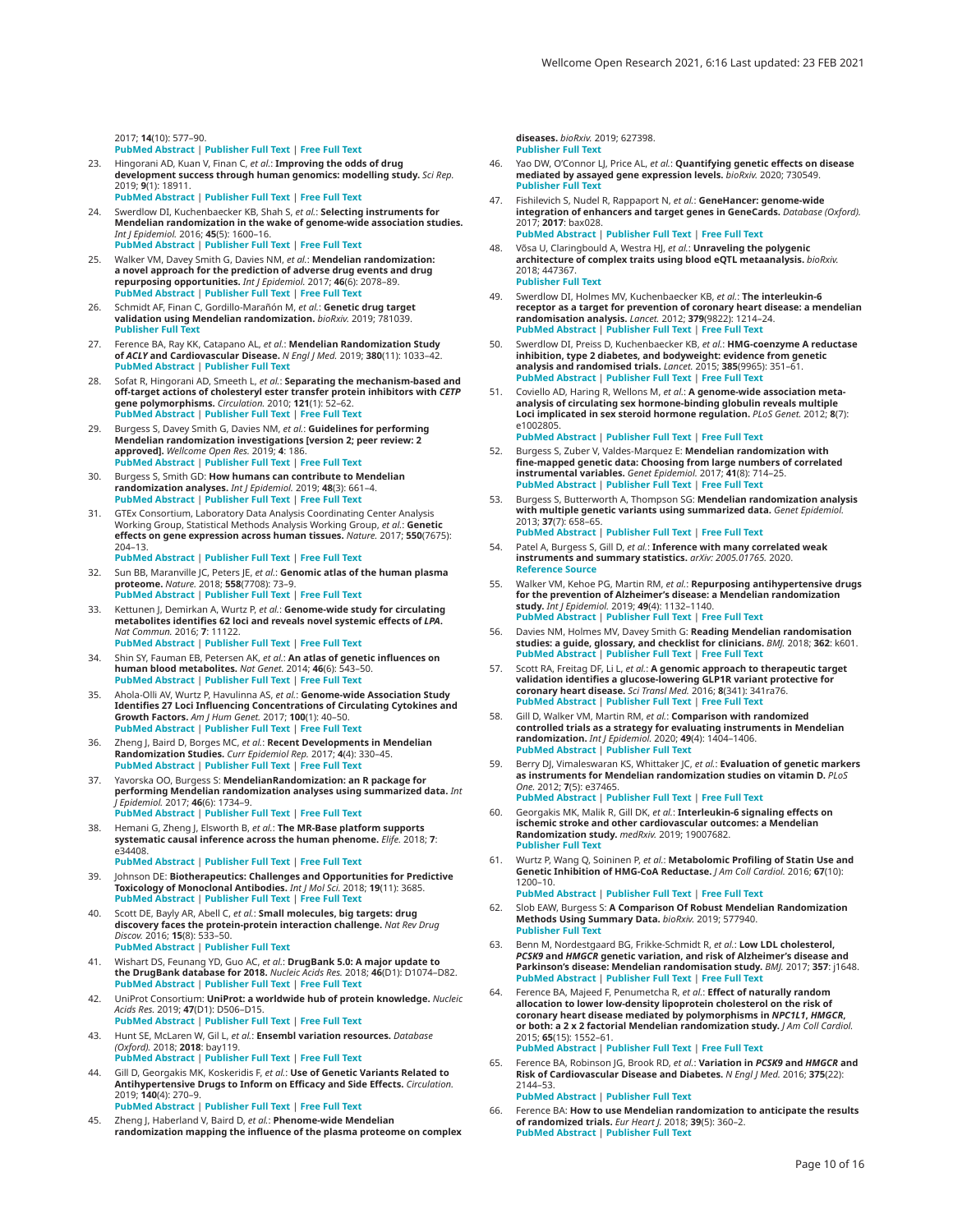- <span id="page-10-0"></span>67. Del Greco MF, Minelli C, Sheehan NA, *et al.*: **Detecting pleiotropy in Mendelian randomisation studies with summary data and a continuous outcome.** *Stat Med.* 2015; **34**(21): 2926–40. **[PubMed Abstract](http://www.ncbi.nlm.nih.gov/pubmed/25950993)** | **[Publisher Full Text](http://dx.doi.org/10.1002/sim.6522)**
- 68. Chong M, Sjaarda J, Pigeyre M, *et al.*: **Novel Drug Targets for Ischemic Stroke Identified Through Mendelian Randomization Analysis of the Blood Proteome.** *Circulation.* 2019; **140**(10): 819–30. **[PubMed Abstract](http://www.ncbi.nlm.nih.gov/pubmed/31208196)** | **[Publisher Full Text](http://dx.doi.org/10.1161/CIRCULATIONAHA.119.040180)**
- 69. Dudbridge F: **Power and predictive accuracy of polygenic risk scores.** *PLoS Genet.* 2013; **9**(3): e1003348. **[PubMed Abstract](http://www.ncbi.nlm.nih.gov/pubmed/23555274)** | **[Publisher Full Text](http://dx.doi.org/10.1371/journal.pgen.1003348)** | **[Free Full Text](http://www.ncbi.nlm.nih.gov/pmc/articles/3605113)**
- 70. Burgess S, Thompson SG, Collaboration CCG: **Avoiding bias from weak instruments in Mendelian randomization studies.** *Int J Epidemiol.* 2011; **40**(3): 755–64.

**[PubMed Abstract](http://www.ncbi.nlm.nih.gov/pubmed/21414999)** | **[Publisher Full Text](http://dx.doi.org/10.1093/ije/dyr036)**

- 71. Burgess S, Davies NM, Thompson SG: **Bias due to participant overlap in two-sample Mendelian randomization.** *Genet Epidemiol.* 2016; **40**(7): 597–608. **[PubMed Abstract](http://www.ncbi.nlm.nih.gov/pubmed/27625185)** | **[Publisher Full Text](http://dx.doi.org/10.1002/gepi.21998)** | **[Free Full Text](http://www.ncbi.nlm.nih.gov/pmc/articles/5082560)**
- 72. Allara E, Morani G, Carter P, *et al.*: **Genetic Determinants of Lipids and Cardiovascular Disease Outcomes: A Wide-Angled Mendelian Randomization Investigation.** *Circ Genom Precis Med.* 2019; **12**(12): e002711. **[PubMed Abstract](http://www.ncbi.nlm.nih.gov/pubmed/31756303)** | **[Publisher Full Text](http://dx.doi.org/10.1161/CIRCGEN.119.002711)** | **[Free Full Text](http://www.ncbi.nlm.nih.gov/pmc/articles/6922071)**
- 73. Denny JC, Ritchie MD, Basford MA, *et al.*: **PheWAS: demonstrating the feasibility of a phenome-wide scan to discover gene-disease associations.** *Bioinformatics.* 2010; **26**(9): 1205–10. **[PubMed Abstract](http://www.ncbi.nlm.nih.gov/pubmed/20335276)** | **[Publisher Full Text](http://dx.doi.org/10.1093/bioinformatics/btq126)** | **[Free Full Text](http://www.ncbi.nlm.nih.gov/pmc/articles/2859132)**
- 74. Pendergrass SA, Brown-Gentry K, Dudek SM, *et al.*: **The use of phenome-wide association studies (PheWAS) for exploration of novel genotype-phenotype relationships and pleiotropy discovery.** *Genet Epidemiol.* 2011; **35**(5): 410–22. **[PubMed Abstract](http://www.ncbi.nlm.nih.gov/pubmed/21594894)** | **[Publisher Full Text](http://dx.doi.org/10.1002/gepi.20589)** | **[Free Full Text](http://www.ncbi.nlm.nih.gov/pmc/articles/3116446)**
- 75. Schmidt AF, Holmes MV, Preiss D, *et al.*: **Phenome-wide association analysis of LDL-cholesterol lowering genetic variants in** *PCSK9. BMC Cardiovasc Disord.* 2019; **19**(1): 240. **[PubMed Abstract](http://www.ncbi.nlm.nih.gov/pubmed/31664920)** | **[Publisher Full Text](http://dx.doi.org/10.1186/s12872-019-1187-z)** | **[Free Full Text](http://www.ncbi.nlm.nih.gov/pmc/articles/6820948)**
- 76. Giambartolomei C, Vukcevic D, Schadt EE, *et al.*: **Bayesian Test for Colocalisation between Pairs of Genetic Association Studies Using Summary Statistics.** *PLoS Genet.* 2014; **10**(5): e1004383. **[PubMed Abstract](http://www.ncbi.nlm.nih.gov/pubmed/24830394)** | **[Publisher Full Text](http://dx.doi.org/10.1371/journal.pgen.1004383)** | **[Free Full Text](http://www.ncbi.nlm.nih.gov/pmc/articles/4022491)**
- 77. Giambartolomei C, Liu JZ, Zhang W, *et al.*: **A Bayesian framework for multiple trait colocalization from summary association statistics.** *Bioinformatics.* 2018; **34**(15): 2538–45. **[PubMed Abstract](http://www.ncbi.nlm.nih.gov/pubmed/29579179)** | **[Publisher Full Text](http://dx.doi.org/10.1093/bioinformatics/bty147)** | **[Free Full Text](http://www.ncbi.nlm.nih.gov/pmc/articles/6061859)**
- 78. Hormozdiari F, van de Bunt M, Segrè AV, *et al.*: **Colocalization of GWAS and eQTL Signals Detects Target Genes.** *Am J Hum Genet.* 2016; **99**(6): 1245–60. **[PubMed Abstract](http://www.ncbi.nlm.nih.gov/pubmed/27866706)** | **[Publisher Full Text](http://dx.doi.org/10.1016/j.ajhg.2016.10.003)** | **[Free Full Text](http://www.ncbi.nlm.nih.gov/pmc/articles/5142122)**
- Zhu Z, Zhang F, Hu H, *et al.*: **Integration of summary data from GWAS and eQTL studies predicts complex trait gene targets.** *Nat Genet.* 2016; **48**(5): 481–7. **[PubMed Abstract](http://www.ncbi.nlm.nih.gov/pubmed/27019110)** | **[Publisher Full Text](http://dx.doi.org/10.1038/ng.3538)**
- 80. Lawlor DA, Tilling K, Smith GD: **Triangulation in aetiological epidemiology.** *Int J Epidemiol.* 2016; **45**(6): 1866–86. **[PubMed Abstract](http://www.ncbi.nlm.nih.gov/pubmed/28108528)** | **[Publisher Full Text](http://dx.doi.org/10.1093/ije/dyw314)** | **[Free Full Text](http://www.ncbi.nlm.nih.gov/pmc/articles/5841843)**
- 81. Borén J, Chapman MJ, Krauss RM, *et al.*: **Low-density lipoproteins cause atherosclerotic cardiovascular disease: pathophysiological, genetic, and therapeutic insights: a consensus statement from the European Atherosclerosis Society Consensus Panel.** *Eur Heart J.* 2020; **41**(24): 2313–2330.

**[PubMed Abstract](http://www.ncbi.nlm.nih.gov/pubmed/32052833)** | **[Publisher Full Text](http://dx.doi.org/10.1093/eurheartj/ehz962)** | **[Free Full Text](http://www.ncbi.nlm.nih.gov/pmc/articles/7308544)**

- 82. Haycock PC, Burgess S, Wade KH, *et al.*: **Best (but oft-forgotten) practices: the design, analysis, and interpretation of Mendelian randomization studies.** *Am J Clin Nutr.* 2016; **103**(4): 965–78. **[PubMed Abstract](http://www.ncbi.nlm.nih.gov/pubmed/26961927)** | **[Publisher Full Text](http://dx.doi.org/10.3945/ajcn.115.118216)** | **[Free Full Text](http://www.ncbi.nlm.nih.gov/pmc/articles/4807699)**
- 83. Bothwell LE, Greene JA, Podolsky SH, *et al.*: **Assessing the Gold Standard- -Lessons from the History of RCTs.** *N Engl J Med.* 2016; **374**(22): 2175–81. **[PubMed Abstract](http://www.ncbi.nlm.nih.gov/pubmed/27248626)** | **[Publisher Full Text](http://dx.doi.org/10.1056/NEJMms1604593)**
- 84. Millwood IY, Walters RG, Mei XW, *et al.*: **Conventional and genetic evidence on alcohol and vascular disease aetiology: a prospective study of 500 000 men and women in China.** *Lancet.* 2019; **393**(10183): 1831–42. **[PubMed Abstract](http://www.ncbi.nlm.nih.gov/pubmed/30955975)** | **[Publisher Full Text](http://dx.doi.org/10.1016/S0140-6736(18)31772-0)** | **[Free Full Text](http://www.ncbi.nlm.nih.gov/pmc/articles/6497989)**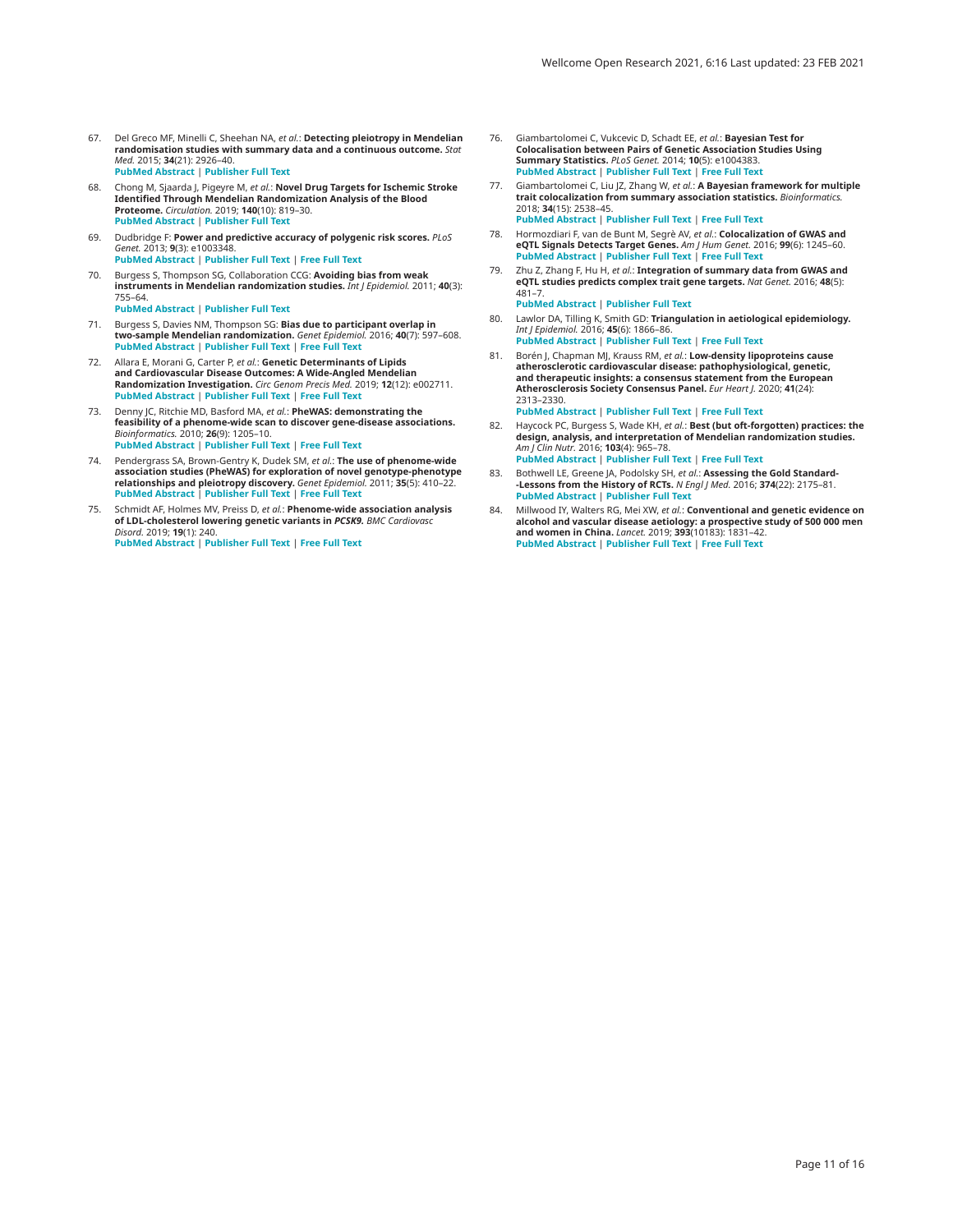# **Open Peer Review**

# **Current Peer Review Status:**

**Version 2**

Reviewer Report 23 February 2021

### <https://doi.org/10.21956/wellcomeopenres.18307.r42579>

**© 2021 Au Yeung S.** This is an open access peer review report distributed under the terms of the [Creative](https://creativecommons.org/licenses/by/4.0/) [Commons Attribution License](https://creativecommons.org/licenses/by/4.0/), which permits unrestricted use, distribution, and reproduction in any medium, provided the original work is properly cited.



# **Shiu Lun Ryan Au Yeung**

School of Public Health, Li Ka Shing Faculty of Medicine, The University of Hong Kong, Hong Kong, Hong Kong

Review of the manuscript (Gill *et al.*, 2021)

This is a clearly written paper concerning the use of genetics to infer drug's effects on health outcomes. The paper summarises landmark studies/commentaries in this area of research and have covered the majority of the points. I have some comments for the authors' consideration.

# **Major comments**

- $\,\circ\,$  Although the use of genetics to infer effect of medication is promising, one of the challenges is the identification of a relevant variant to mimic medication use. Previous papers mainly use postulated phenotypes to identify the relevant causal variant (e.g. LDL cholesterol for HMGCR or systolic blood pressure for genetic targets of anti-hypertensives). However, the choice may not be that clear for other medications. For example, researchers may choose HbA[1](jar:file:/work/f1000research/webapps/ROOT/WEB-INF/lib/service-1.0-SNAPSHOT.jar!/com/f1000research/service/export/pdf/#rep-ref-42579-1)c over fasting glucose (PMID:  $32748028$ )<sup>1</sup> to identify variants related to metformin because of sample size consideration and genotype coverage in the phenotype datasets (as per MAGIC database). Similarly, there may be pleiotropic effects of medication that are not mediated via the proposed phenotypes used to select the variants in Mendelian randomization and hence may not be able to capture the total effect of the medications. I think these are challenges that would be worth discussing to stimulate additional research. The use of proteomic data may help solve the abovementioned problem although proteomic datasets may not be as large and hence may be underpowered to identify relevant variants.
- $\circ~$  Can the authors also comment on other approaches such as factorial MR design to investigate combined effects of medications (PMID: [2](jar:file:/work/f1000research/webapps/ROOT/WEB-INF/lib/service-1.0-SNAPSHOT.jar!/com/f1000research/service/export/pdf/#rep-ref-42579-2)7959767)? $2$
- $\,\circ\,$  Although Mendelian randomization studies are less vulnerable to confounding than observational studies, selection bias could still be an issue, in particular when this method is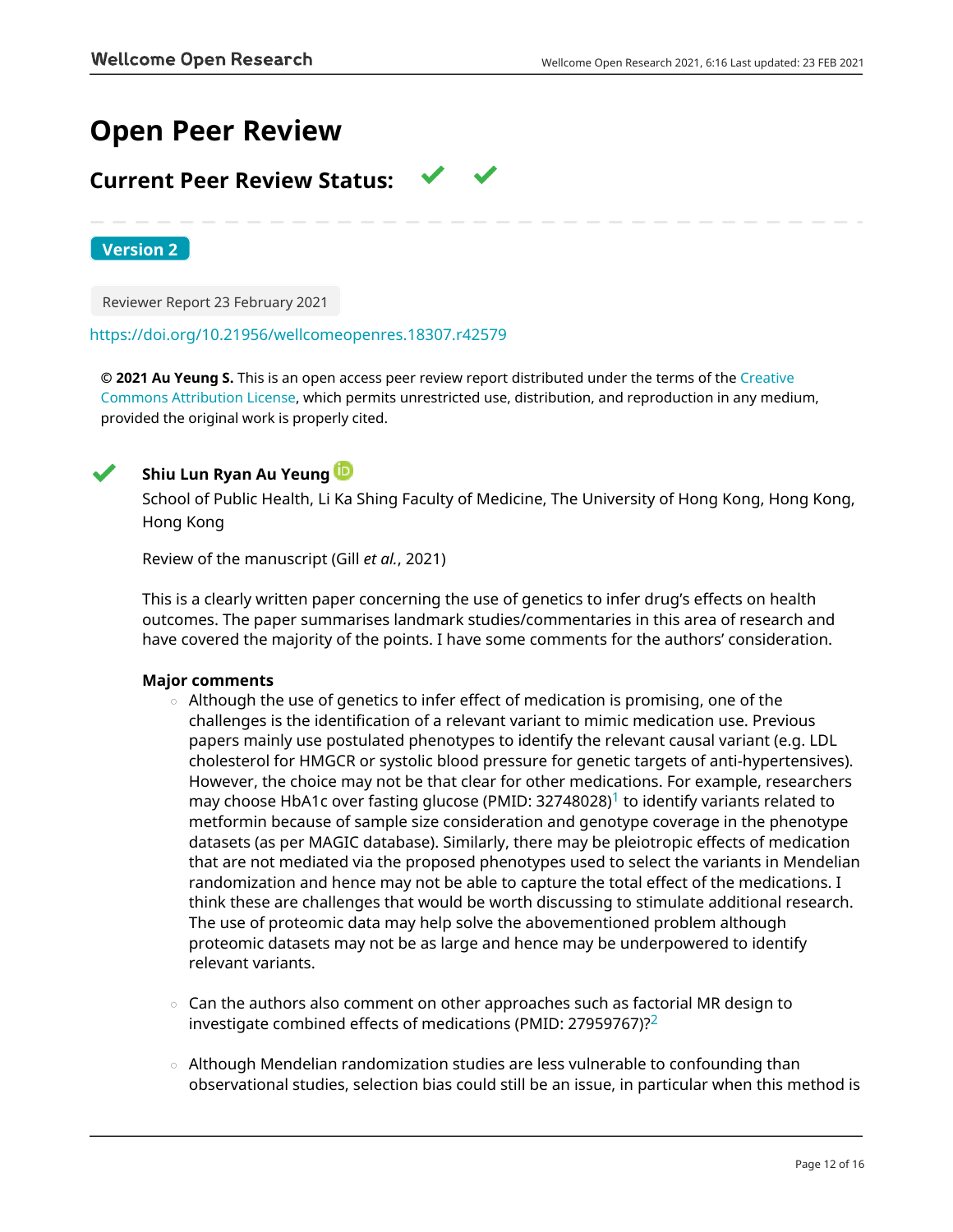used to explore potential targets for diseases that have a late on-set year (e.g. Alzheimer's Disease).

- $\circ$  I think another challenge would be to investigate the effect of medication amongst patients (PMID: 28981501).[3](jar:file:/work/f1000research/webapps/ROOT/WEB-INF/lib/service-1.0-SNAPSHOT.jar!/com/f1000research/service/export/pdf/#rep-ref-42579-3)
- $\circ$   $\,$  I am not sure if sensitivity analyses for correlated variants perform as well as uncorrelated variants. For example, a previous study commented that although MR-Egger can be adapted to correlated variants, the underlying assumption is unlikely met (PMID: 28527048). [4](jar:file:/work/f1000research/webapps/ROOT/WEB-INF/lib/service-1.0-SNAPSHOT.jar!/com/f1000research/service/export/pdf/#rep-ref-42579-4)

# **Minor comments:**

- Figure 3: I think it should be randomized controlled trial for RCT.
- $\,\circ\,$  For reference 26, I think this is now being published and can be updated ( <https://www.nature.com/articles/s41467-020-16969-0>)

## **References**

1. Luo S, Schooling CM, Wong ICK, Au Yeung SL: Evaluating the impact of AMPK activation, a target of metformin, on risk of cardiovascular diseases and cancer in the UK Biobank: a Mendelian randomisation study.*Diabetologia*. **63** (11): 2349-2358 [PubMed Abstract](http://www.ncbi.nlm.nih.gov/pubmed/32748028) | [Publisher Full Text](https://doi.org/10.1007/s00125-020-05243-z) 2. Ference B, Robinson J, Brook R, Catapano A, et al.: Variation inPCSK9 andHMGCR and Risk of Cardiovascular Disease and Diabetes. *New England Journal of Medicine*. 2016; **375** (22): 2144-2153 [Publisher Full Text](https://doi.org/10.1056/NEJMoa1604304)

3. Paternoster L, Tilling K, Davey Smith G: Genetic epidemiology and Mendelian randomization for informing disease therapeutics: Conceptual and methodological challenges.*PLoS Genet*. 2017; **13** (10): e1006944 [PubMed Abstract](http://www.ncbi.nlm.nih.gov/pubmed/28981501) | [Publisher Full Text](https://doi.org/10.1371/journal.pgen.1006944)

4. Burgess S, Thompson SG: Interpreting findings from Mendelian randomization using the MR-Egger method.*Eur J Epidemiol*. **32** (5): 377-389 [PubMed Abstract](http://www.ncbi.nlm.nih.gov/pubmed/28527048) | [Publisher Full Text](https://doi.org/10.1007/s10654-017-0255-x)

5. Schmidt A, Finan C, Gordillo-Marañón M, Asselbergs F, et al.: Genetic drug target validation using Mendelian randomisation. *Nature Communications*. 2020; **11** (1). [Publisher Full Text](https://doi.org/10.1038/s41467-020-16969-0)

# **Is the topic of the review discussed comprehensively in the context of the current literature?**

Yes

## **Are all factual statements correct and adequately supported by citations?** Yes

# **Is the review written in accessible language?**

Yes

**Are the conclusions drawn appropriate in the context of the current research literature?** Yes

*Competing Interests:* I have previously co-authored papers with Stephen Burgess and Jie Zheng.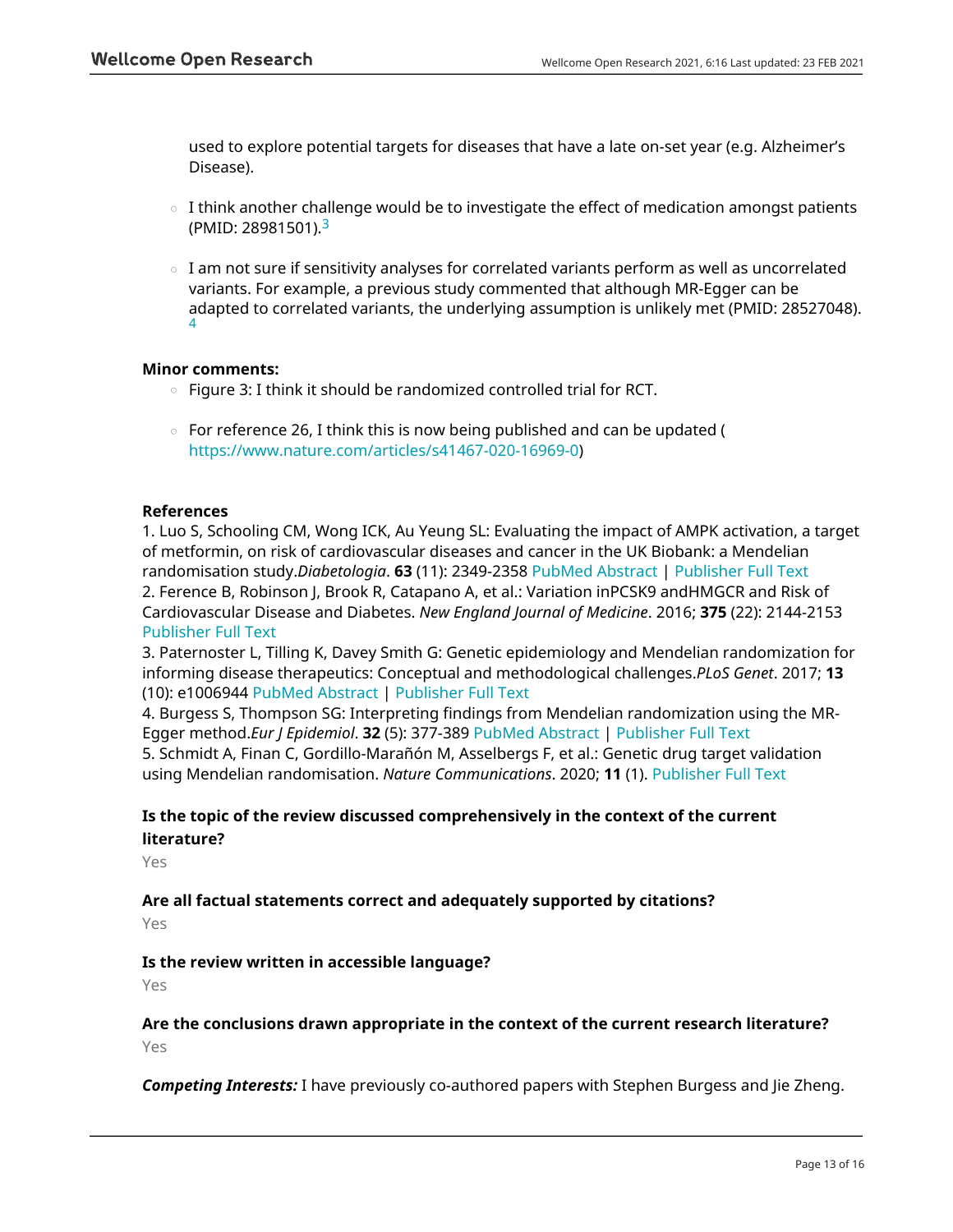## *Reviewer Expertise:* Cardiovascular diseases; Diabetes; Mendelian randomization

# **I confirm that I have read this submission and believe that I have an appropriate level of expertise to confirm that it is of an acceptable scientific standard.**

Reviewer Report 23 February 2021

### <https://doi.org/10.21956/wellcomeopenres.18307.r42581>

**© 2021 Chong M et al.** This is an open access peer review report distributed under the terms of the [Creative](https://creativecommons.org/licenses/by/4.0/) [Commons Attribution License](https://creativecommons.org/licenses/by/4.0/), which permits unrestricted use, distribution, and reproduction in any medium, provided the original work is properly cited.



# **Pedrum Mohammadi-Shemirani**

<sup>1</sup> Population Health Research Institute (PHRI), David Braley Cardiac, Vascular and Stroke Research Institute, Hamilton Health Sciences, Hamilton, ON, Canada

<sup>2</sup> Thrombosis and Atherosclerosis Research Institute, Hamilton, ON, Canada

<sup>3</sup> Department of Pathology and Molecular Medicine, Michael G. DeGroote School of Medicine, McMaster University, Hamilton, ON, Canada

# **Michael Chong**

 $1$  Population Health Research Institute (PHRI), David Braley Cardiac, Vascular and Stroke Research Institute, Hamilton Health Sciences, Hamilton, ON, Canada

<sup>2</sup> Thrombosis and Atherosclerosis Research Institute, Hamilton, ON, Canada

 $3$  Department of Biochemistry and Biomedical Sciences, McMaster University, Hamilton, ON, Canada

 $^4$  Department of Pathology and Molecular Medicine, Michael G. DeGroote School of Medicine, McMaster University, Hamilton, ON, Canada

Firstly, I thank the Wellcome Open Research editorial team for the opportunity to provide feedback on the review by Gill *et al.* (2021), entitled "Mendelian randomization for studying the effects of perturbing drug targets". I have reviewed this work in detail in concert with Pedrum Mohammadi-Shemirani and the subsequent comments reflect our joint assessment. Gill *et al.* reviewed an increasingly popular application of Mendelian Randomization analyses to understand causal on-target effects of drug targets on disease risk. Current practices, considerations, and limitations of this approach were thoroughly summarized and thus we only provide minor comments. Firstly, while Figure 1 is a useful illustration, the last panel may be misinterpreted as decreasing LDL is associated with a greater risk of CAD. As such, Figure 1 should be amended for clarity. Secondly, as authors correctly acknowledge, restricting instruments to cis variation is the standard practice to mitigate the potential for genetic confounding, but it should also be noted that this still leaves open the possibility for genetic confounding, particularly in regions containing multiple protein-coding genes. Multivariable MR conditioning for the effects of the genetic instruments on the surrounding gene products may represent a way to assess whether findings may be confounded by proximal gene products when such data is available, an approach implemented by Porcu *et al.* (2019) [\(https://www.nature.com/articles/s41467-019-10936-0\)](https://www.nature.com/articles/s41467-019-10936-0).[1](jar:file:/work/f1000research/webapps/ROOT/WEB-INF/lib/service-1.0-SNAPSHOT.jar!/com/f1000research/service/export/pdf/#rep-ref-42581-1) Similarly, in the section titled "Selecting genetic variants to proxy drug targets", a qualifying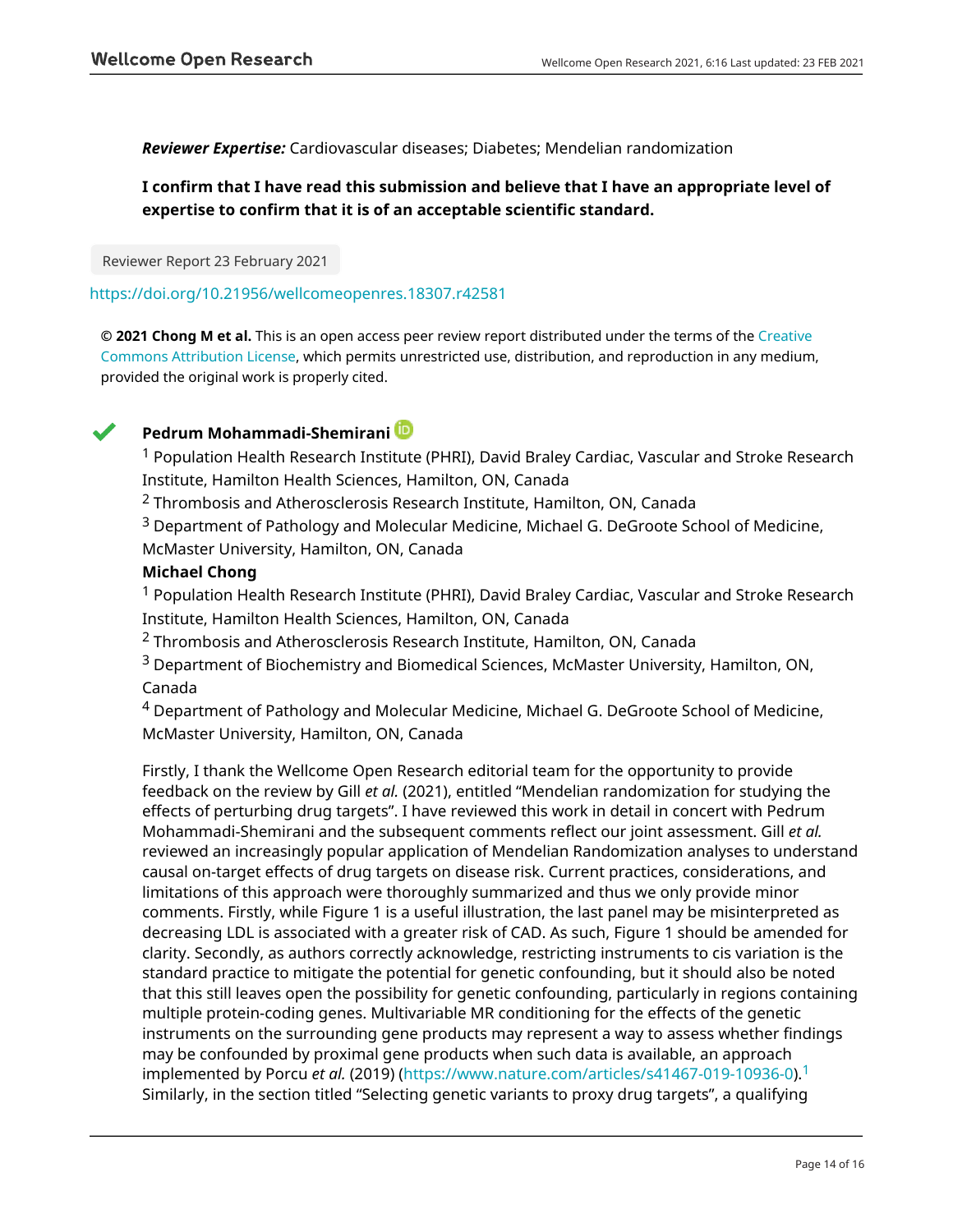statement may be warranted regarding the selection of genetic variants based on association with known indications. If pQTL data is available, this approach may better serve instrument validation while a selection of variants is supported by evidence of association with protein expression or function. If no such data is available, evidence of association with known indications can be used, but it warrants a cautious approach with careful consideration of the *cis* window and other protein-coding genes therein. Thirdly, authors should further comment on the careful use of trans-instruments to approximate drug targets as was executed by Georgakis *et al.* (2019) <https://pubmed.ncbi.nlm.nih.gov/30586705/>.<sup>[2](jar:file:/work/f1000research/webapps/ROOT/WEB-INF/lib/service-1.0-SNAPSHOT.jar!/com/f1000research/service/export/pdf/#rep-ref-42581-2)</sup> Fourth, we appreciate the authors' decision to include example resources and databases to guide instrument selection (e.g., Ensembl, DrugBank, etc.), particularly for novice readers. Would the authors be able to provide similar suggested resources for other sections? For instance, databases to identify promoter and enhancer regions (e.g., GeneCards), or tools to help investigate violations of the independence and exclusion restriction assumptions (e.g., PhenoScanner). Lastly, we believe the following statement illustrates a very important point: "*Moreover, comparing instruments between different MR studies of the same exposure can provide additional evidence. For example, both Gill et al. and Walker et al. independently derived instruments for antihypertensive drug effects that perform comparably when tested against a common outcome[44,](https://wellcomeopenresearch.org/my/referee/report/42581#ref-44)[55](https://wellcomeopenresearch.org/my/referee/report/42581#ref-55) Although different MR studies may use similar or overlapping data sources, different instrument selection approaches can make analyses vulnerable to distinct biases and so also have a role in triangulation of evidence.*" Perhaps this should be briefly commented on in the context of technological biases between different proteomics and metabolomic technologies (for example<https://www.ncbi.nlm.nih.gov/pmc/articles/PMC6277005/>)<sup>[3](jar:file:/work/f1000research/webapps/ROOT/WEB-INF/lib/service-1.0-SNAPSHOT.jar!/com/f1000research/service/export/pdf/#rep-ref-42581-3)</sup> thus further emphasizing the importance of ensuring the robustness of MR results using alternative instruments. As proteomewide pQTL data becomes increasingly available to the public, such sensitivity analyses should become more commonplace. Overall, this review is exquisitely written, thoughtful, and appropriately referenced. Accordingly, we have no major concerns and only offer the aforementioned minor comments.

# **References**

1. eQTLGen Consortium, BIOS Consortium, Porcu E, Rüeger S, et al.: Mendelian randomization integrating GWAS and eQTL data reveals genetic determinants of complex and clinical traits. *Nature Communications*. 2019; **10** (1). [Publisher Full Text](https://doi.org/10.1038/s41467-019-10936-0)

2. Georgakis M, Gill D, Rannikmäe K, Traylor M, et al.: Genetically Determined Levels of Circulating Cytokines and Risk of Stroke. *Circulation*. 2019; **139** (2): 256-268 [Publisher Full Text](https://doi.org/10.1161/CIRCULATIONAHA.118.035905) 3. Joshi A, Mayr M: In Aptamers They Trust. *Circulation*. 2018; **138** (22): 2482-2485 [Publisher Full](https://doi.org/10.1161/CIRCULATIONAHA.118.036823) **[Text](https://doi.org/10.1161/CIRCULATIONAHA.118.036823)** 

# **Is the topic of the review discussed comprehensively in the context of the current literature?**

Yes

# **Are all factual statements correct and adequately supported by citations?**

Yes

# **Is the review written in accessible language?**

Yes

### **Are the conclusions drawn appropriate in the context of the current research literature?**